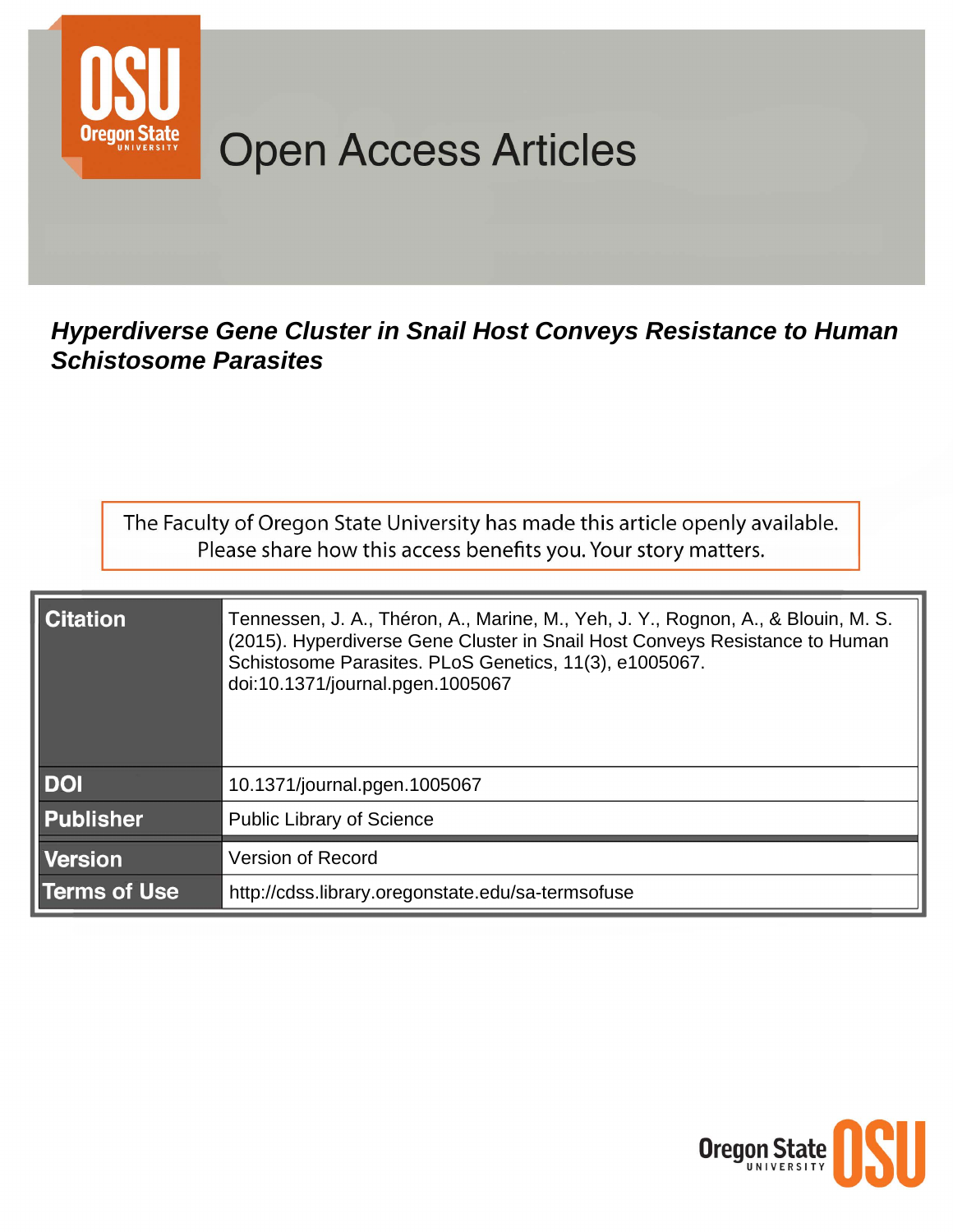

# **G** OPEN ACCESS

Citation: Tennessen JA, Théron A, Marine M, Yeh J-Y, Rognon A, Blouin MS (2015) Hyperdiverse Gene Cluster in Snail Host Conveys Resistance to Human Schistosome Parasites. PLoS Genet 11(3): e1005067. doi:10.1371/journal.pgen.1005067

Editor: Brian P. Lazzaro, Cornell University, UNITED STATES

Received: November 14, 2014

Accepted: February 10, 2015

Published: March 16, 2015

Copyright: © 2015 Tennessen et al. This is an open access article distributed under the terms of the [Creative Commons Attribution License,](http://creativecommons.org/licenses/by/4.0/) which permits unrestricted use, distribution, and reproduction in any medium, provided the original author and source are credited.

Data Availability Statement: Raw sequencing data (RAD tags, RNA-Seq, and BAC clones) have been submitted to SRA (Bioproject Accessions PRJNA268191, PRJNA264063, PRJNA268208). Assembled RNA-Seq transcripts of the GRC have been submitted to TSA (Bioproject Accession PRJNA264063). Perl script is available in Github [\(https://github.com/jacobtennessen/HOLDRS](https://github.com/jacobtennessen/HOLDRS)).

Funding: This work was partially supported by National Institutes of Health ([http://www.nih.gov/\)](http://www.nih.gov/) grants AI016137 and AI109134, and by Agence Nationale de la Recherche [\(http://www.agence](http://www.agence-nationale-recherche.fr/)[nationale-recherche.fr/\)](http://www.agence-nationale-recherche.fr/) grant 07-BLAN-0119-02

RESEARCH ARTICLE

# Hyperdiverse Gene Cluster in Snail Host Conveys Resistance to Human Schistosome Parasites

#### Jacob A. Tennessen<sup>1</sup>\*, André Théron<sup>2</sup>, Melanie Marine<sup>1</sup>, Jan-Ying Yeh<sup>1¤</sup>, Anne Rognon<sup>2</sup>, Michael S. Blouin<sup>1</sup>

1 Department of Integrative Biology, Oregon State University, Corvallis, Oregon, United States of America, 2 CNRS, UMR 5244, Ecologie et Evolution des Interactions (2EI), Université de Perpignan Via Domitia, Perpignan, France

¤ Current address: Department of Biotechnology, Asia University, Taichung, Taiwan, R.O.C.

\* jacob.tennessen@gmail.com

### Abstract

Schistosomiasis, a neglected global pandemic, may be curtailed by blocking transmission of the parasite via its intermediate hosts, aquatic snails. Elucidating the genetic basis of snail-schistosome interaction is a key to this strategy. Here we map a natural parasite-resistance polymorphism from a Caribbean population of the snail Biomphalaria glabrata. In independent experimental evolution lines, RAD genotyping shows that the same genomic region responds to selection for resistance to the parasite Schistosoma mansoni. A dominant allele in this region conveys an 8-fold decrease in the odds of infection. Fine-mapping and RNA-Seq characterization reveal a <1Mb region, the Guadeloupe Resistance Complex (GRC), with 15 coding genes. Seven genes are single-pass transmembrane proteins with putative immunological roles, most of which show strikingly high nonsynonymous divergence (5-10%) among alleles. High linkage disequilibrium among three intermediate-frequency (>25%) haplotypes across the GRC, a significantly non-neutral pattern, suggests that balancing selection maintains diversity at the GRC. Thus, the GRC resembles immune gene complexes seen in other taxa and is likely involved in parasite recognition. The GRC is a potential target for controlling transmission of schistosomiasis, including via genetic manipulation of snails.

#### Author Summary

Schistosomes are water-borne blood-flukes that are transmitted by snail vectors. They infect over 200 million people in more than 70 countries and cause severe and chronic disability. Snails naturally vary in resistance to this parasite even within species, so bolstering snail resistance in the wild would block transmission. We artificially selected snails for resistance and observed a rapid evolutionary response, with the greatest change occurring in the same genomic region in two independent trials. We subsequently confirmed that the selected haplotype conveys resistance to infection by schistosomes. The extraordinarily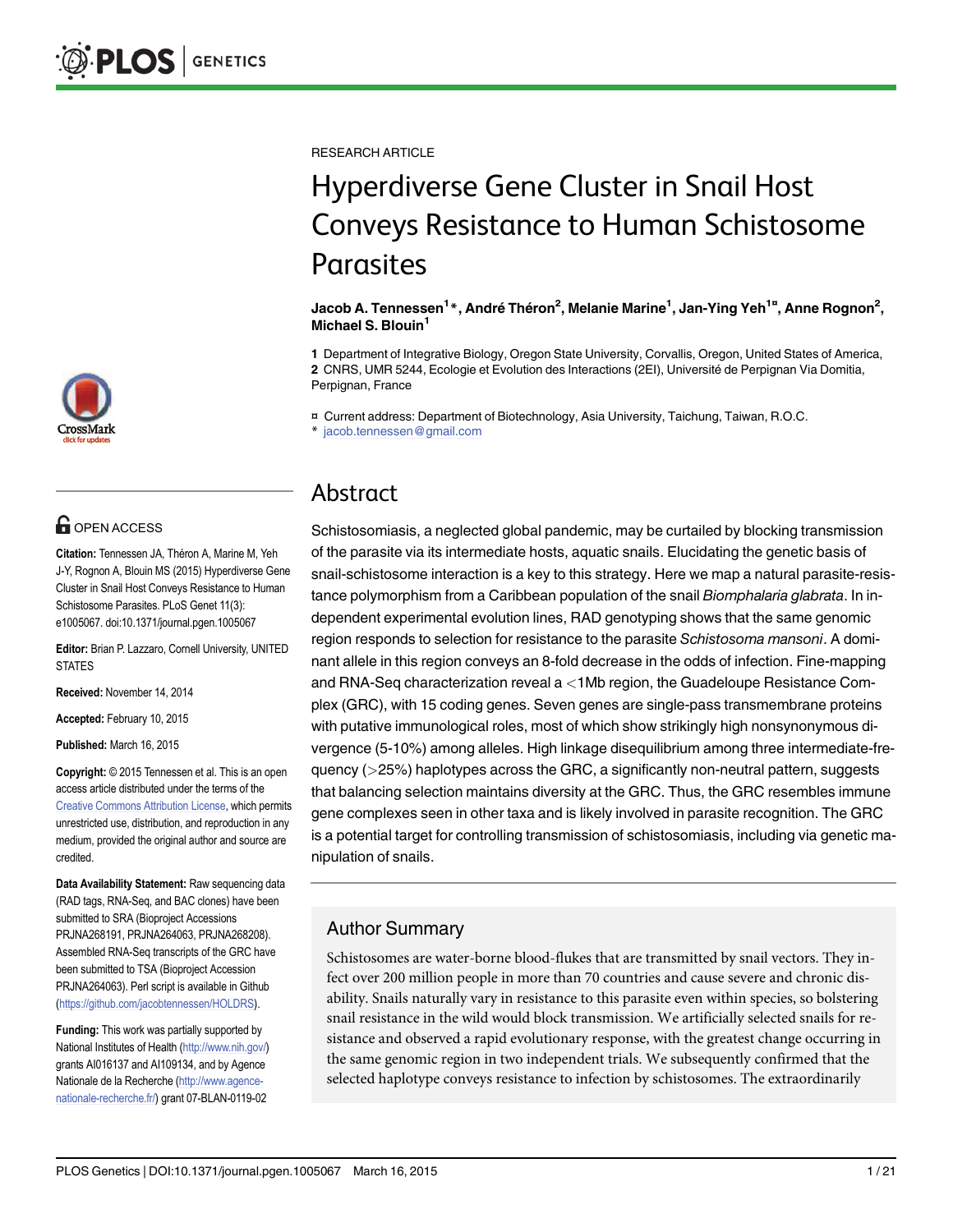<span id="page-2-0"></span>Schistophepigen. The funders had no role in study design, data collection and analysis, decision to publish, or preparation of the manuscript.

Competing Interests: The authors have declared that no competing interests exist.

high sequence divergence among haplotypes in this region appears to be elevated due to ongoing natural selection, likely via host-parasite co-evolution. We observed the highest variation in genes encoding putative parasite recognition proteins, suggesting that these control the resistance phenotype in a manner reminiscent of immune gene complexes in other taxa. Thus, this gene cluster presents a potential new target to interfere with parasite transmission at the vector stage.

#### Introduction

Schistosomiasis is by far the most important helminth parasitic disease of humans. Schistosomes infect over 200 million people worldwide [[1,2](#page-18-0)], causing a chronic, debilitating disease that can lead to lifelong disability  $[3,4]$  $[3,4]$  $[3,4]$  $[3,4]$  $[3,4]$ . The disability-adjusted-life years lost to this disease are estimated at 13–56 million, a value rivaling that of malaria [[3\]](#page-18-0). There are no effective vaccines against schistosomes, and effective treatment still relies on regular dosing with a single drug, praziquantel [\[5](#page-18-0)]. Praziquantel resistance in schistosomes can be easily selected for in the lab, suggesting that natural populations which infect humans could also evolve drug resistance [[6\]](#page-18-0). In fact, there is now credible evidence of reduced drug susceptibility in some heavily-treated human populations [[7](#page-18-0)]. This problem may increase substantially as mass treatment with praziquantel escalates under initiatives such as the Schistosomiasis Control Initiative  $[8]$  $[8]$  $[8]$  and the Gates Foundation's SCORE project [\(http://score.uga.edu](http://score.uga.edu/)). Alternate control strategies are therefore needed, including tactics for blocking transmission via the aquatic snails that serve as intermediate hosts.

Understanding the molecular mechanisms by which snails and schistosomes interact will be the key for new approaches to interrupt transmission [[9](#page-18-0)]. Most molecular research to date has focused on the schistosome parasite Schistosoma mansoni and its New World snail host Biomphalaria glabrata, recently aided by the newly sequenced genomes of both species ( $[10]$  $[10]$  $[10]$ ; [https://www.vectorbase.org/organisms/biomphalaria-glabrata\)](https://www.vectorbase.org/organisms/biomphalaria-glabrata) and transcriptomic studies [\[11,12\]](#page-18-0). Several lines of evidence demonstrate that resistance to infection is highly heritable in snails  $[13-17]$  $[13-17]$  $[13-17]$  $[13-17]$  $[13-17]$ . First, infection rates in inbred snail lines are consistent and typically either 0% or close to 100% [\[13,14\]](#page-18-0). Second, artificial selection experiments can produce snails with significantly increased or decreased susceptibility in a few generations  $[15,17]$ . Third, resistance to infection can be mapped to genetic markers in linkage crosses [[16](#page-18-0)]. However, despite recent advances [[18](#page-19-0)–[20\]](#page-19-0), our knowledge of B. glabrata-S. mansoni interactions lags behind that of other host-parasite systems such as mosquito-Plasmodium [\[21,22\]](#page-19-0). Expression levels of some genes are known to influence resistance of B. glabrata to S. mansoni (FREPs, [[23,24](#page-19-0)]; Hsp 90, [\[25](#page-19-0)]). However, to date there is only one genic locus known at which allelic variation associates with resistance (sod1,  $[26,27]$  $[26,27]$  $[26,27]$  $[26,27]$  $[26,27]$ ), and the causality of this association still needs to be proven. Furthermore, there is substantial B. glabrata-strain by S. mansoni-strain  $(G \times G)$  interaction in compatibility (i.e. one strain of B. glabrata can be highly resistant to one strain of S. mansoni, but highly susceptible to another, and vice versa)  $[28-32]$  $[28-32]$  $[28-32]$  $[28-32]$ . This pattern may reflect different per-strain combinations of highly diverse coevolving loci [\[33\]](#page-19-0) which could conform to one of several models of host-parasite genotype matching [[34](#page-19-0)].

In lab populations of B. *glabrata* and S. *mansoni* from natural populations in Guadeloupe, West Indies, only 40–50% of snails can be infected, no matter how many parasite miracidia are used to challenge them [\[33\]](#page-19-0). This scenario is consistent with a simple model of host-parasite genotype matching, in which the parasite population lacks the ability to be compatible with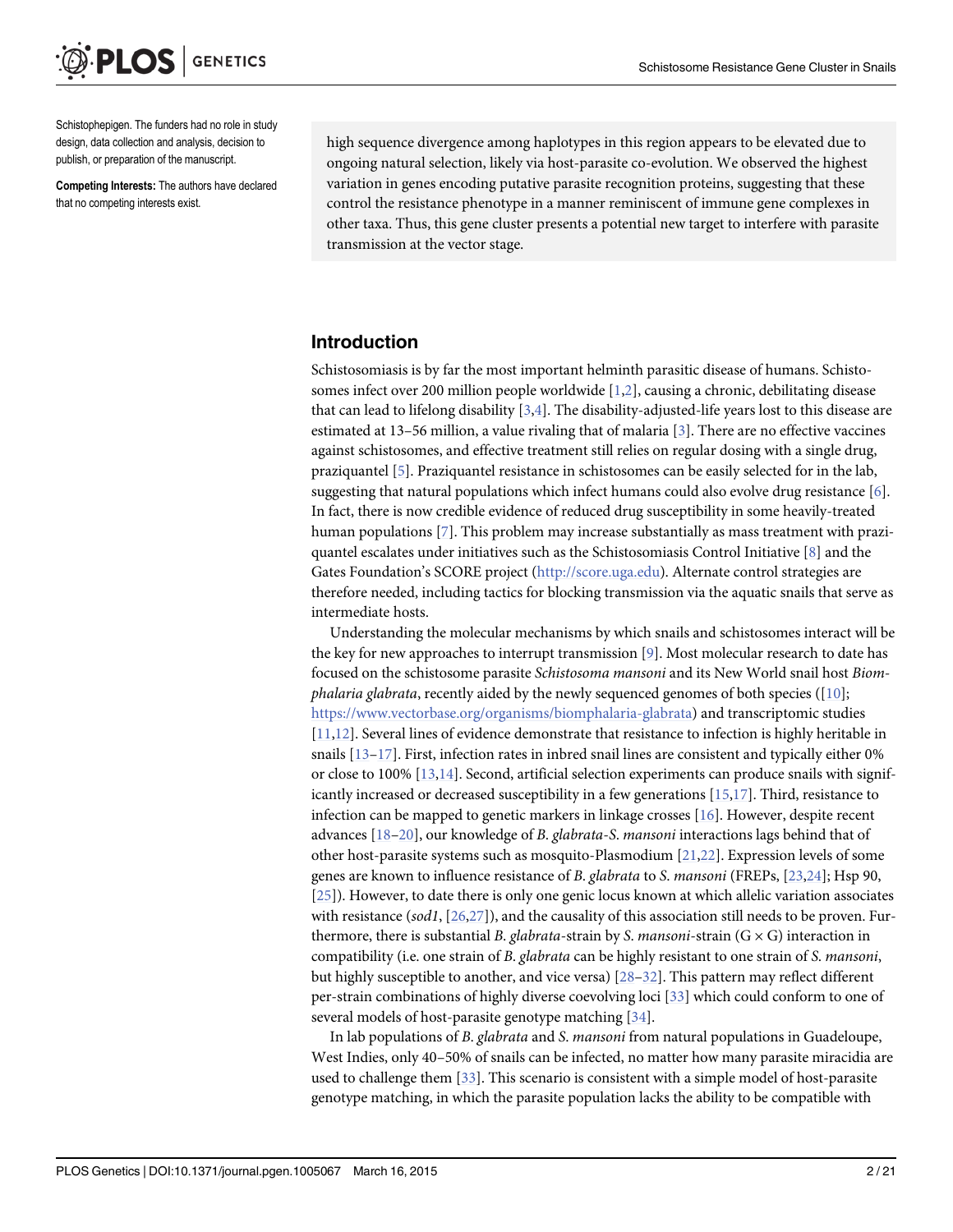<span id="page-3-0"></span>certain alleles in the host population [\[33\]](#page-19-0). Here we identify and characterize this resistance polymorphism in the snail population at the molecular level.

#### **Results**

#### Selection for resistance produces rapid phenotypic change

We started with a laboratory population of snails approximately ten generations removed from the wild, which had originated from hundreds of wild Guadeloupe snails and had been maintained as a randomly-mating population in the hundreds at the Université de Perpignan ("Guadeloupe laboratory population")  $[33]$  $[33]$  $[33]$ . We selected two independent lines for resistance by challenging individual snails with either 10 (line R10) or 30 (line R30) miracidia and allow-ing only uninfected snails to found the next generation ([S1 Table\)](#page-17-0). Susceptibility (% of snails infected) dropped from approximately 50% (53% +/- 4) to under 10% (3% +/- 2 for R10; 6% +/- 3 for R30) over five generations in the selection lines, but remained at approximately 50% (52% +/- 7) in the unselected control line GUA (Fig. 1A). Linear regression of generation time on susceptibility (logit transformed) showed no significant effect for GUA ( $p > 0.1$ ), but a significantly negative slope for both R10 (odds of infection each generation decrease by 45% (95% CI = 36–54%);  $p < 0.01$ ) and R30 (odds of infection each generation decrease by 42% (95% CI = 28–53%);  $p < 0.01$ ). A combined regression with both selection lines showed no significant effect of population (R10 vs. R30) on susceptibility ( $p > 0.1$ ).

#### The same genomic region responds repeatedly to selection

In samples of 28 individuals each from GUA, R10 and R30, we observed 6573 informative RAD markers that aligned to the reference genome, including 4142 with codominant (two observable alleles) variants (SNPs or small indels) and 2431 null markers. The same null marker, aligning to Scaffold1, Site 1.814Mb, showed the highest allele frequency difference for both the R30-GUA comparison ( $F_{ST}$  = 0.52) and the R10-GUA comparison ( $F_{ST}$  = 0.30), with the allele



Fig 1. Resistance phenotypes. Standard errors of proportions are indicated by vertical bars. (A) Susceptibility declined rapidly over five generations in snail lines exposed to 10 (R10) or 30 (R30) miracidia, when only uninfected snails were allowed to contribute to the next generation (N = 46–100). A control line (GUA) that was not exposed to the parasite showed no comparable change  $(N = 46–65)$ . (B) Among 289 snails, the R allele at the GRC locus grc1 is strongly correlated with resistance in a dominant fashion. There are no significant differences in resistance among genotypes with R, nor among genotypes without R.

doi:10.1371/journal.pgen.1005067.g001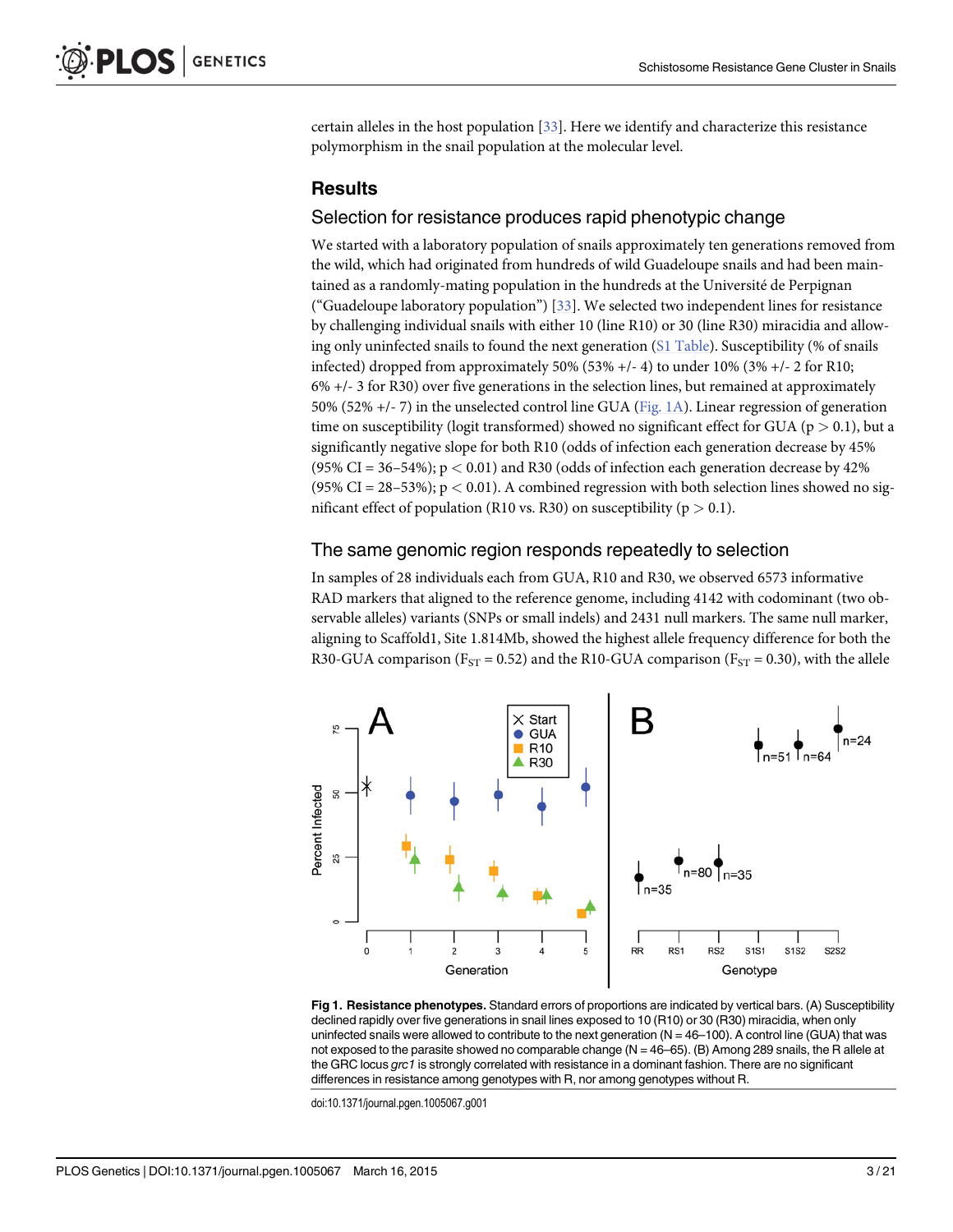<span id="page-4-0"></span>changing frequency in the same direction for both selection lines (Fig. 2). In 100 bootstrap replicates in which 28 samples of each population were chosen randomly with replacement, this marker was the top  $F_{ST}$  outlier for the R30-GUA comparison 84% of the time (95% CI of  $F_{ST} = 0.38 - 0.67$ , and for the R10-GUA comparison 8% of the time (95% CI of  $F_{ST} = 0.15 - 0.50$ ). We selected this top outlier for further study. We next looked at the additional markers on Scaffold 1 and found two other null markers  $\langle 250kb$  away showing relatively high F<sub>ST</sub> (Fig. 2). We supplemented our analysis with Stacks  $[35]$ , a program that aligns reads to each other rather than to a reference genome, in order to find divergent markers on reads with low similarity to the reference genome. Because the genomic sequence flanking Stacks markers is unknown, they can be difficult to confirm with PCR, so we did not employ Stacks as a stand-alone analysis. However, Stacks revealed an additional RAD marker showing high allele frequency difference (R30-GUA:  $F_{ST}$  = 0.46; R10-GUA:  $F_{ST}$  = 0.14), and high linkage disequilibrium (LD) to Scaffold1, Site 1.814Mb ( $r = 0.94$ ,  $p < 10^{-15}$ ), which had been too divergent to align unambiguously to the reference genome but which showed sequence similarity to Scaffold4, Site 1.466Mb (Fig. 2).

#### This genomic region is strongly associated with resistance

We determined the susceptibility/resistance phenotype of 289 additional snails from the Guadeloupe laboratory population by challenging each with 20 miracidia: 159 were resistant (uninfected) and 130 were susceptible (infected). We genotyped them at one of the high- $F_{ST}$  RAD markers on Scaffold1 ("grc1") using PCR and Sanger sequencing. All Sanger genotypes could be unambiguously phased by eye and were found to comprise three alleles (multi-SNP haplotypes), all of intermediate frequency. Allele R ("resistance") with a frequency of 32.0% (+/- 3.4%), showed a strong negative correlation with infection [\(Fig. 1B](#page-3-0)) and was dominant to the two S



Fig 2.  $F_{ST}$  values between the unselected control line (GUA) and each selected line (R10 and R30). Three null RAD markers, aligned with BWA  $[65]$  $[65]$  to Scaffold1, all showed unusually high  $F_{ST}$  in one or both comparisons (red). These markers conform to perfect linkage disequilibrium with the haplotypes as determined by Sanger sequencing, with the different  $F_{ST}$  values owing only to the error inherent in estimating allele frequencies from null markers. An additional unaligned marker with high  $F_{ST}$  in both comparisons was identified with Stacks [[35\]](#page-19-0) and found to reside on Scaffold4 (blue).

doi:10.1371/journal.pgen.1005067.g002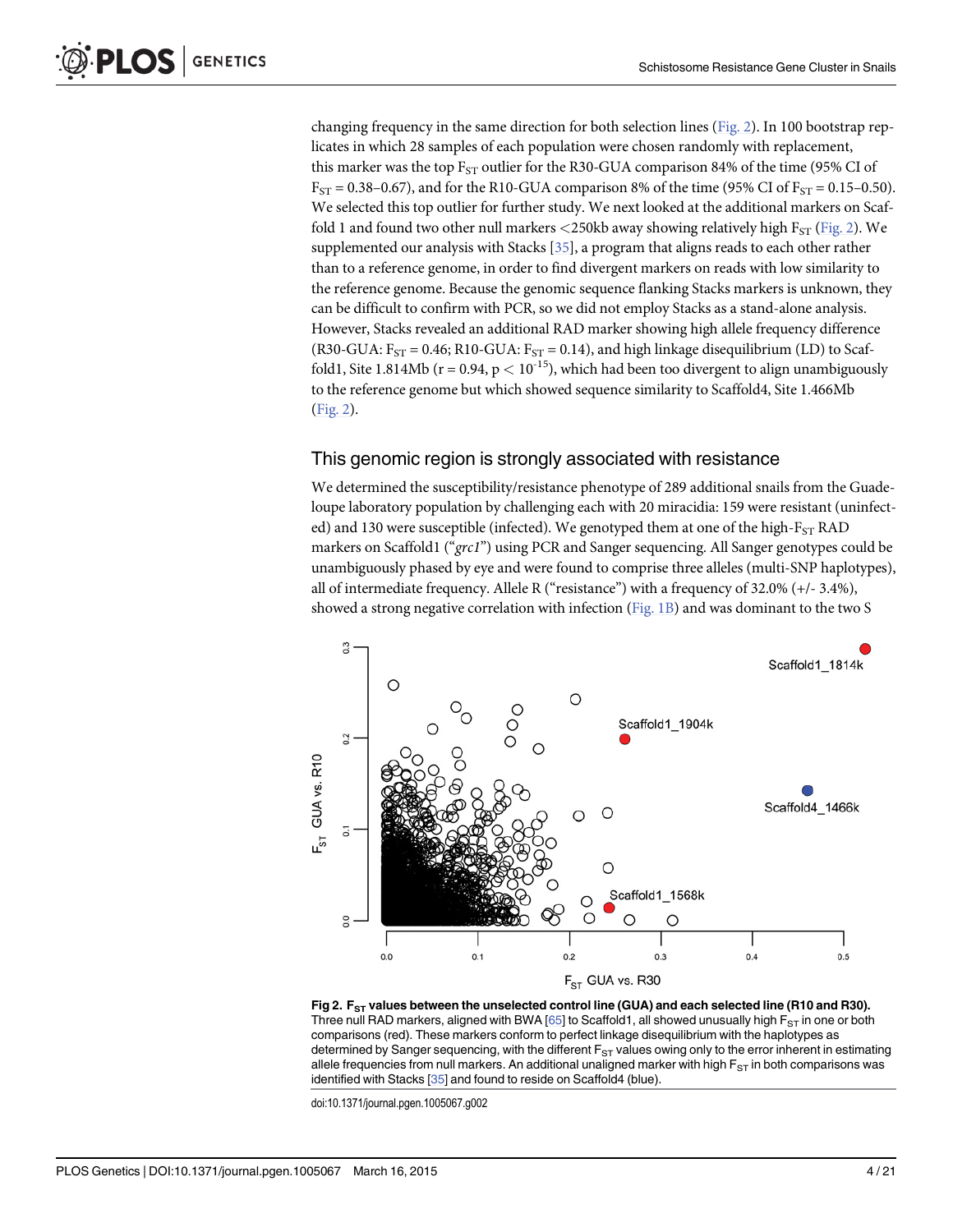<span id="page-5-0"></span>("susceptibility") alleles, S1 (42.6%  $+/- 3.2$ % frequency) and S2 (25.4%  $+/- 3.6$ % frequency). Specifically, snails without an R allele (n = 139) had a 70 ( $\pm$  4) % chance of infection, while snails with at least one R allele (n = 150) had a 22 ( $\pm$  3) % chance of infection ( $r^2$  = 0.23; odds ratio = 8.2; Fisher's exact test,  $p < 10^{-15}$ ). There was no significant difference in infection between RR homozygotes and RS heterozygotes (Fisher's exact test,  $p > 0.1$ ). Similarly, Sanger sequencing and genotype phasing by eye revealed three alleles (multi-SNP haplotypes) in a PCR-amplified region of Scaffold4 ("grc2"), one of which was in near-perfect LD with allele R: only one individual out of 289 showed recombination between Scaffolds 1 and 4 ( $r = 0.996$ ,  $p < 10^{-15}$ ). The remaining two grc2 alleles were in modest LD with S1 and S2 ( $r = 0.572$  among the 139 SS snails,  $p < 10^{-12}$ ). We genotyped a subset of 94 snails at additional sites on Scaffold1 and Scaffold4 (Table 1; [Fig. 3](#page-6-0)), and found alleles in perfect LD with allele R extending from sites 1.541– 1.940Mb on Scaffold1 and sites 1.187–1.468Mb on Scaffold4, with the exception of a single recombinant at Scaffold4\_1.187Mb. LD declined rapidly further upstream on both scaffolds, beginning at site 1.501Mb on Scaffold1 and at site 1.081Mb on Scaffold4. The different  $F_{ST}$  values among the RAD markers on these scaffolds [\(Fig. 2](#page-4-0)) is consistent with the imprecision of genotyping with null RAD tags (e.g. null heterozygotes cannot be identified), rather than different allele frequencies in the sample. Thus, the ends of these two scaffolds are tightly linked and probably either adjacent or nearly so, forming a region of  $> 0.7Mb$  in near-perfect LD and showing a strong association with resistance. We refer to this region as the Guadeloupe Resistance Complex (GRC).

#### GRC genes encode proteins with likely immunological roles

We performed RNA-Seq on outbred, parasite-unchallenged individuals of each genotype from an Oregon State University population derived from the original Guadeloupe laboratory population. The purpose of the RNA-Seq analysis was to facilitate gene annotation of the GRC, to obtain coding sequence for each allele, and to identify genes that might be differentially expressed between haplotypes. We sequenced 18 RR homozygotes, 9 S1S1 homozygotes, and 9 S2S2 homozygotes, all showing perfect LD among all three alleles at grc1 and grc2. In order to exhaustively characterize differences in either sequence or expression among haplotypes, we identified 31bp sequences (31-mers; the largest size possible in our analysis pipeline) showing

| <b>Site<sup>a</sup></b>      | "b   |
|------------------------------|------|
| Scaffold1_1501k              | 0.41 |
| Scaffold1 1541k              |      |
| Scaffold1 1732k              |      |
| Scaffold1_1904k <sup>c</sup> |      |
| Scaffold1 1940k              |      |
| Scaffold4_1468k              |      |
| Scaffold4_1305k <sup>d</sup> |      |
| Scaffold4 1187k              | 0.99 |
| Scaffold4 1081k              | 0.58 |

Table 1. Markers used in Sanger sequencing to delimit borders of GRC.

<sup>a</sup>Position in *B. glabrata reference genome v. BglaB1* (scaffold, followed by site position in kb) <sup>b</sup>correlation coefficient (r) with grc1 among 94 snails

 $c$ <sub>grc1</sub> d grc2

doi:10.1371/journal.pgen.1005067.t001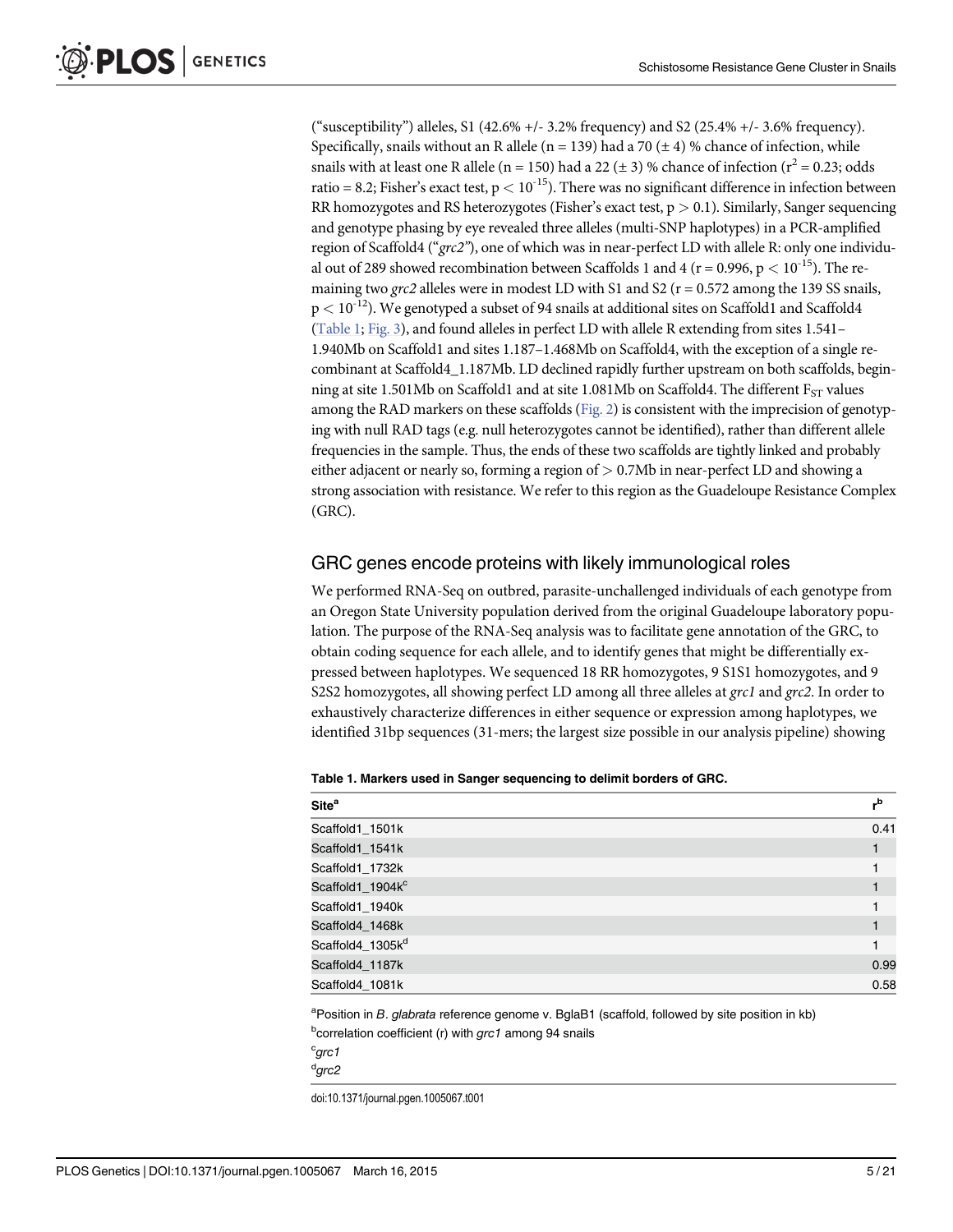<span id="page-6-0"></span>





[Fig 3. P](#page-5-0)airwise divergence of GRC genes. Genes are aligned to their approximate genomic position on the x-axis, staggered slightly for ease of visualization. Scaffold7477 has been inserted into its inferred position within Scaffold1. Scaffold4 has been inverted relative to its arbitrarily designated reference genome orientation to indicate that only the end of this scaffold is part of the GRC. Pairwise divergence for all three haplotype combinations (indicated by color) is shown in the left y-axis. Gene symbols vary for ease of distinguishing adjacent genes, and to show divergence type: solid symbols represent nonsynonymous divergence  $(d_N)$  in coding genes, open symbols represent silent (synonymous and noncoding) divergence in coding genes  $(d_S)$ , and other symbols represent divergence in noncoding genes. Only the six TM1 genes in the center of the region of association (grctm2-7) show high (>1%) d<sub>N</sub>. The names of the two most promising candidates, grctm5 and grctm6, are highlighted in red. Brown lines and squares indicate the boundaries of the GRC region of statistical association as determined by Sanger sequencing markers: for these markers, the right y-axis indicates linkage disequilibrium correlation (r; [Table 1\)](#page-5-0) with marker locus grc1 (labeled). The gap between Scaffold1 and Scaffold4 (dotted line) is of unknown size, but contains no expressed genes with sequence or expression differences among haplotypes, as these would have been detected in our RNA-Seq analysis.

doi:10.1371/journal.pgen.1005067.g003

significantly higher counts between RR and SS (8639 31-mers), between S1S1 and RR (5586 31-mers), and between S2S2 and RR (14976 31-mers). The large excess of 31-mers in S2S2 vs. RR, relative to the other comparisons, stems from the fact that LD between these two haplotypes extends ~0.7Mb farther upstream on Scaffold4. We ignored these 31-mers that align upstream of Scaffold4\_1.1Mb because recombination between R and S1 indicates that they do not contain the causal variant. We assembled transcripts from 27 genes (defined as a transcribed sequence >500bp), including 15 coding and 12 putative noncoding (no open reading frame >500bp; designated grcnc for "Guadeloupe resistance complex noncoding") genes that encompassed most of these 31-mers (95% for R, 90% for S1, and 31% for S2; [Table 2](#page-7-0)). Nearly all transcripts aligned to the GRC region on Scaffold1 and Scaffold4, with two exceptions: one transcript (plmt) aligned to Scaffold7477, and another (grctm2) aligned partially to Scaffold1 and partially to Scaffold7477. However, SNPs in these transcripts were in perfect LD with the GRC, indicating that this section of Scaffold7477 (at least 6kb in size) occurs within the GRC.

With one exception (described below), all genes appeared in all three genotypes, although in some cases the orthologous transcript was under 500bp due to apparent truncation, and in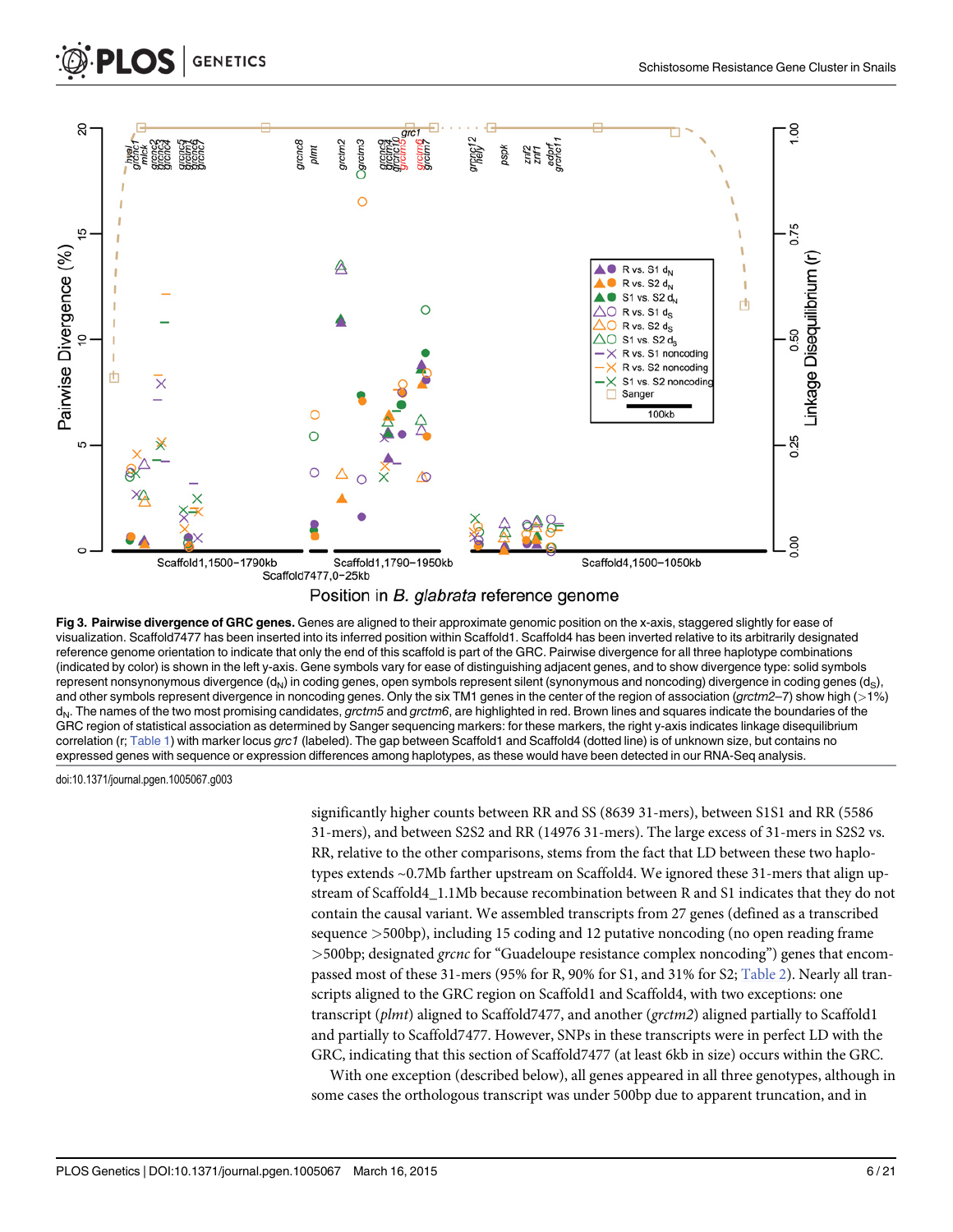#### [Table 2.](#page-6-0) Genes in the GRC.

<span id="page-7-0"></span>PLOS | GENETICS

| Gene <sup>a</sup>  | <b>Description</b> b                                  | E-value <sup>c</sup> | Site <sup>d</sup>                          | ORF <sup>e</sup> RS1 | $d_N$ <sup>f</sup> | RS <sub>1</sub><br>$d_S^g$ | RS <sub>2</sub><br>$d_N$ <sup>h</sup> | RS <sub>2</sub><br>$d_S$ <sup>i</sup> | <b>S1S2</b><br>$d_N$ | <b>S1S2</b><br>$d_S^k$ |
|--------------------|-------------------------------------------------------|----------------------|--------------------------------------------|----------------------|--------------------|----------------------------|---------------------------------------|---------------------------------------|----------------------|------------------------|
| hyal               | hyaluronidase                                         |                      | 1.00E-162 Scaffold1 1520-1531k             | 1479                 | 0.68               | 3.71                       | 0.68                                  | 3.92                                  | 0.51                 | 3.52                   |
| grcnc1             | noncoding                                             | <b>NA</b>            | Scaffold1 1534-1536k                       | $\mathbf{0}$         | <b>NA</b>          | 2.69                       | <b>NA</b>                             | 4.58                                  | <b>NA</b>            | 3.68                   |
| mlck               | myosin light chain kinase                             | 2.00E-12             | Scaffold1 1541-1553k                       | 5604                 | 0.46               | 4.06                       | 0.29                                  | 2.3                                   | 0.43                 | 2.59                   |
| grcnc2             | noncoding                                             | <b>NA</b>            | Scaffold1 1571-1573k                       | 0                    | <b>NA</b>          | 7.07                       | <b>NA</b>                             | 8.24                                  | <b>NA</b>            | 4.21                   |
| grcnc3             | noncoding                                             | <b>NA</b>            | Scaffold1 1573-1574k                       | 0                    | <b>NA</b>          | 7.92                       | <b>NA</b>                             | 5.16                                  | <b>NA</b>            | 5                      |
| grcnc4             | noncoding                                             | <b>NA</b>            | Scaffold1 1574-1575k                       | 0                    | <b>NA</b>          | 4.15                       | <b>NA</b>                             | 12.04                                 | <b>NA</b>            | 10.71                  |
| grcnc5             | noncoding                                             | <b>NA</b>            | Scaffold1 1607-1609k                       | $\mathbf 0$          | <b>NA</b>          | 1.57                       | <b>NA</b>                             | 1.05                                  | <b>NA</b>            | 1.95                   |
| grctm1             | single-pass transmembrane                             | <b>NA</b>            | Scaffold1 1610-1621k                       | 1002                 | 0.64               | 0.19                       | 0.26                                  | 0.19                                  | 0.64                 | 0.38                   |
| gcrnc6             | noncoding                                             | <b>NA</b>            | Scaffold1 1624-1626k                       | 0                    | <b>NA</b>          | 3.1                        | <b>NA</b>                             | 1.93                                  | <b>NA</b>            | 1.76                   |
| grcnc7             | noncoding                                             | <b>NA</b>            | Scaffold1 1626-1627k                       | $\mathbf{0}$         | <b>NA</b>          | 0.62                       | <b>NA</b>                             | 1.86                                  | <b>NA</b>            | 2.48                   |
| grcnc8             | noncoding                                             | <b>NA</b>            | Scaffold1 1786-1787k                       | 0                    | <b>NA</b>          | <b>NA</b>                  | <b>NA</b>                             | <b>NA</b>                             | <b>NA</b>            | <b>NA</b>              |
| grctm2             | receptor-type tyrosine-protein<br>phosphatase         | 1.00E-28             | Scaffold1 1792-1806k,<br>Scaffold7477 2-3k | 2013                 | 10.75              | 13.26                      | 2.44                                  | 3.6                                   | 10.91                | 13.45                  |
| qrctm3             | chitinase                                             | 6.00E-12             | Scaffold1 1821-1837k                       | 864                  | 1.63               | 3.38                       | 7.1                                   | 16.5                                  | 7.38                 | 17.79                  |
| grcnc9             | noncoding                                             | <b>NA</b>            | Scaffold1 1865-1867k                       | $\Omega$             | <b>NA</b>          | 5.36                       | <b>NA</b>                             | 4.02                                  | <b>NA</b>            | 3.51                   |
| grctm4             | chitinase                                             | 5.00E-13             | Scaffold1 1863-1877k                       | 1104                 | 4.35               | 5.52                       | 6.37                                  | 6.35                                  | 5.55                 | 6.06                   |
| grcnc10            | noncoding                                             | <b>NA</b>            | Scaffold1 1884-1885k                       | $\mathbf{0}$         | <b>NA</b>          | 4.06                       | <b>NA</b>                             | 7.55                                  | <b>NA</b>            | 6.53                   |
| grctm <sub>5</sub> | chitinase                                             | 9.00E-14             | Scaffold1 1886-1895k                       | 855                  | 5.53               | 7.51                       | 7.46                                  | 7.9                                   | 6.94                 | 6.92                   |
| grctm6             | single-pass transmembrane                             | <b>NA</b>            | Scaffold1 1906-1936k                       | 2013                 | 8.74               | 5.66                       | 7.85                                  | 3.46                                  | 8.57                 | 6.16                   |
| grctm7             | single-pass transmembrane                             | <b>NA</b>            | Scaffold1 1922-1934k                       | 1359                 | 8.1                | 3.52                       | 5.44                                  | 8.4                                   | 9.36                 | 11.39                  |
|                    | grcnc12 noncoding                                     | <b>NA</b>            | Scaffold4 1497-1500k                       | $\mathbf{0}$         | <b>NA</b>          | 0.66                       | <b>NA</b>                             | 0.9                                   | <b>NA</b>            | 1.56                   |
| hely               | hemolysin                                             | 3.00E-16             | Scaffold4 1477-1501k                       | 2385                 | 0.32               | 0.52                       | 0.22                                  | 1.17                                  | 0.32                 | 0.91                   |
| pspk               | paraspeckle component                                 | 5.00E-89             | Scaffold4 1441-1456k                       | 2028                 | 0.19               | 1.27                       | 0                                     | 0.59                                  | 0.19                 | 0.85                   |
| z <sub>nf2</sub>   | zinc finger                                           | 0                    | Scaffold4 1406-1423k                       | 5400                 | 0.35               | 1.26                       | 0.52                                  | 0.81                                  | 0.4                  | 1.17                   |
| $z$ nf1            | zinc finger                                           | 1.00E-130            | Scaffold4 1395-1403k                       | 2256                 | 0.28               | 1.31                       | 0.5                                   | 1.07                                  | 0.67                 | 1.39                   |
| adprf              | ADP ribosylation factor GTPase-<br>activating protein |                      | 5.00E-151 Scaffold4 1368-1387k             | 1416 0               |                    | 1.52                       | 0.18                                  | 0.88                                  | 0.18                 | 1.09                   |
| grcnc11            | noncoding                                             | <b>NA</b>            | Scaffold4 1365-1366k                       | $\mathbf{0}$         | <b>NA</b>          | 1.22                       | <b>NA</b>                             | 0.91                                  | <b>NA</b>            | 1.11                   |
| plmt               | palmitoyltransferase                                  | 4.00E-68             | Scaffold7477 5-8k                          | 903                  | 1.28               | 3.71                       | 0.71                                  | 6.44                                  | 0.99                 | 5.44                   |

<sup>a</sup>gene name following Bayne [\[70\]](#page-21-0)

<sup>b</sup>for coding genes, putative protein description based on BLAST hits and secondary structure

<sup>c</sup>lowest E-value for protein sequence BLASTed against NCBI non-redundant protein sequences. "NA" means non-coding or no E-values  $<$  10<sup>-2</sup>

<sup>d</sup>approximate location in *B. glabrata reference genome v. BglaB1 via BLAST (site position in kb)* 

esize of open reading frame in bp

f nonsynonymous divergence between R and S1 (%)

<sup>g</sup>silent (synonymous and noncoding) divergence between R and S1 (%)

<sup>h</sup>nonsynonymous divergence between R and S2 (%)

i silent (synonymous and noncoding) divergence between R and S2 (%)

<sup>j</sup>nonsynonymous divergence between S1 and S2 (%)

<sup>k</sup>silent (synonymous and noncoding) divergence between S1 and S2 (%)

doi:10.1371/journal.pgen.1005067.t002

some cases multiple isoforms of the same transcript were observed for some genotypes but not others [\(S1 Fig\)](#page-17-0). The coding genes represented a diversity of protein families, including hyaluronidase, myosin light chain kinase, hemolysin, paraspeckle component, zinc finger, ADP ribosylation factor GTPase-activating protein, and palmitoyltransferase (Table 2). Other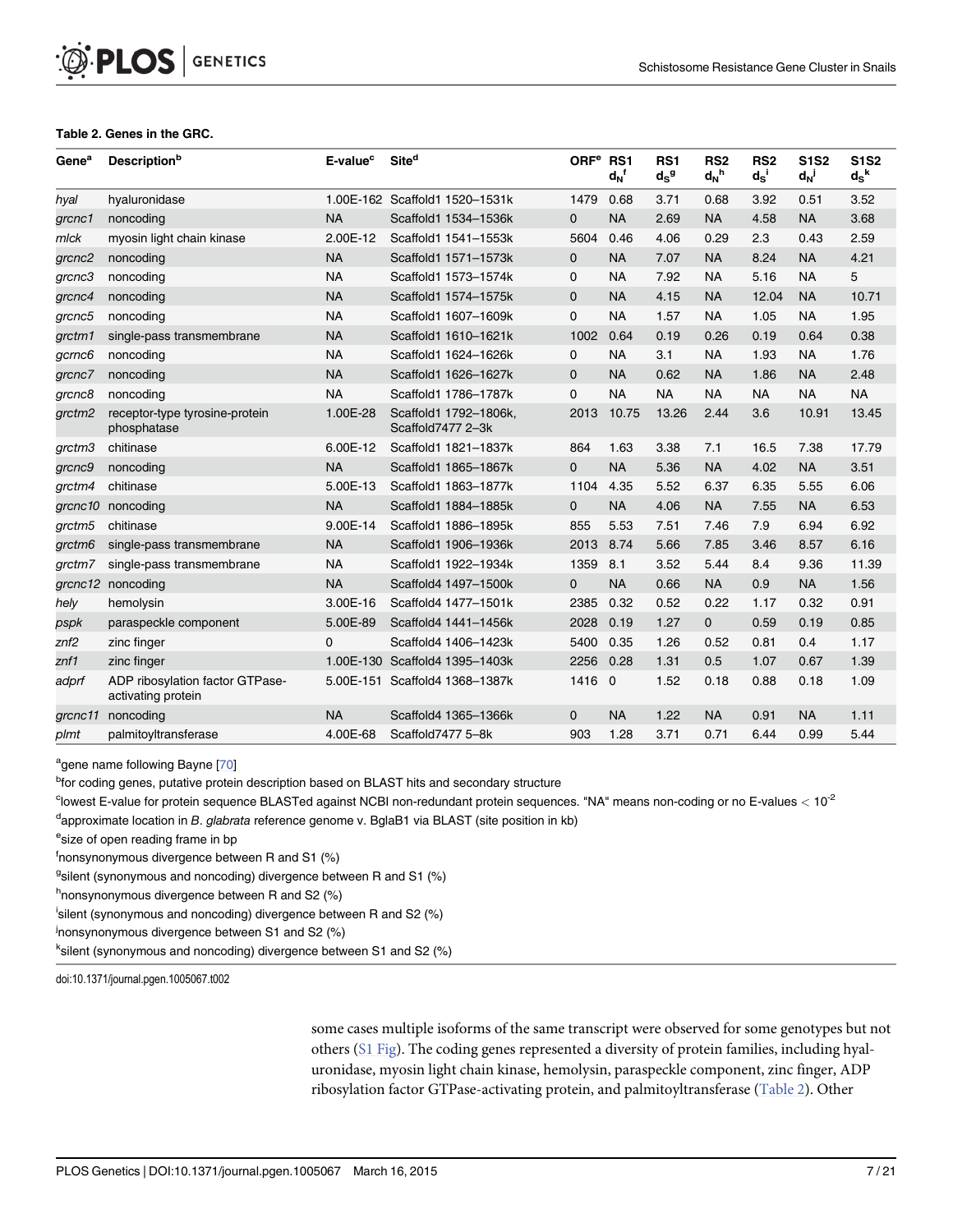<span id="page-8-0"></span>coding genes showed low or no similarity to any characterized sequence. Seven genes, all on Scaffold1 between positions 1.6–2.0Mb (middle of the GRC), show similar secondary structure, all encoding single-pass transmembrane proteins (TM1s) with >50 residues on either side of the transmembrane domain, and with a large  $(>50\%$  of the protein) N-terminal (extracellular) domain in which β-strand residues are prevalent (>25% of residues and >1.5 times as common as  $\alpha$ -helix residues). TM1 proteins are a structural class seen in a wide variety of protein families with roles in processes like cell migration, adhesion, and growth, and typically acting as receptors for extracellular signals [[36](#page-19-0)]. Notably, TM1s play an important role in the immune system, and include B- and T-cell receptors, Fc receptors (binding the fragment crystallizable region of antibodies), some major histocompatibility complex (MHC) receptors, and Toll-like receptors, all of which are membrane-bound receptors recognizing foreign molecules [\[36](#page-19-0)]. Four of the TM1 genes in the GRC (grctm2, grctm3, grctm4, and grctm5) encode fibronectin III domains (DELTA-BLAST,  $E < 10^{-3}$ ; [Fig. 4\)](#page-9-0). Although the TM1 genes in the GRC do not all share primary sequence similarity, we designated them grctm1-grctm7 for "Guadeloupe resistance complex transmembrane" due to their similar secondary structure.

#### Low expression variation among GRC alleles

In the parasite-unchallenged snails, although expression varied substantially among genes (per-sample, per-site depth from 1x to >50x), expression differences among the three genotypes were low ([S1 Fig,](#page-17-0) [S2 Fig](#page-17-0)). We performed 90 t-tests for expression depth among genotypes in the unchallenged snails, and thus employed a Bonferroni-corrected  $\alpha$  value of 0.0006. There was only a single instance of a gene not observed in all genotypes, and it was a short (605bp), noncoding sequence, grcnc8, observed only in RR snails at relatively low coverage (depth  $=$ 1.1x) (t-test between RR and SS,  $p<10^{-15}$ ). Only one other gene, the non-coding granal, showed a >2-fold difference between RR (4.9x) and both SS (0.8x, 0.9x) genotypes (t-test,  $p<10^{-9}$ ). To be conservative with respect to identifying candidate genes, we also noted genes with expression differences that would be significant if uncorrected for multiple tests. There were two such genes showing small (<2 fold) differences between RR and both SS genotypes in the same direction: the non-coding grcnc5 (RR = 9.7x, S1S1 = 6.6x, S2S2 = 5.0x; p $\lt 10^{-2}$ ), and the TM1 gene grctm6 (RR = 1.2x, S1S1 = 2.2x, S2S2 = 2.4x;  $p<10^{-2}$ ). A few other genes showed > 2-fold expression differences in some genotype comparisons, but not in both RR-S1S1 and RR-S2S2 comparisons.

In order to test whether any expression differences are only apparent during parasite challenge, we also performed RNA-Seq on pooled DNA from six families (3 RR, 1 S1S1, 2 S2S2) at 2 and 6 hour intervals after exposure to miracidia. We performed 62 t-tests for expression depth among genotypes in these challenged snails, and thus employed a Bonferroni-corrected α value of 0.0008. Expression differences among haplotypes appeared slightly greater in challenged snails than in unchallenged snails, but still low overall and not significant. As with unchallenged snails, we conservatively noted all genes with expression differences that would be significant if uncorrected for multiple tests. There were 4 genes with greater expression in SS families: grcnc2 at both intervals (2 hr RR = 2.1x, 2 hr SS = 3.6x, 6 hr RR = 1.6x, 6 hr SS = 4.3x; p  $< 0.05$  for both), grctm6 at 6 hr (RR = 1.6x, SS = 4.5x; p < 0.05); adpr f at 6 hr (RR = 13.6x, SS = 17.2x;  $p < 0.05$ ) and hely at both intervals (2 hr RR = 1.9x, 2 hr SS = 4.2x, 6 hr RR = 1.6x, 6 hr SS = 3.0x; p < 0.05 for both). Only grcnc8, which was absent in both challenged and unchallenged SS snails, was higher in challenged RR families (2 hr  $RR = 0.8x$ , 6 hr  $RR = 0.9x$ ). Additionally, there were 5 genes with >2-fold but nonsignificant (even if uncorrected) challenged expression differences among RR and SS snails: hyal at both intervals (2 hr RR =  $2.8x$ , 2 hr SS =  $9.9x$ , 6 hr RR = 3.3x, 6 hr SS = 8.5x), grcnc4 at 2 hr (RR = 7.9x, SS = 3.7x), grcnc6 at 2 hr (RR = 12.3x; SS = 3.5x),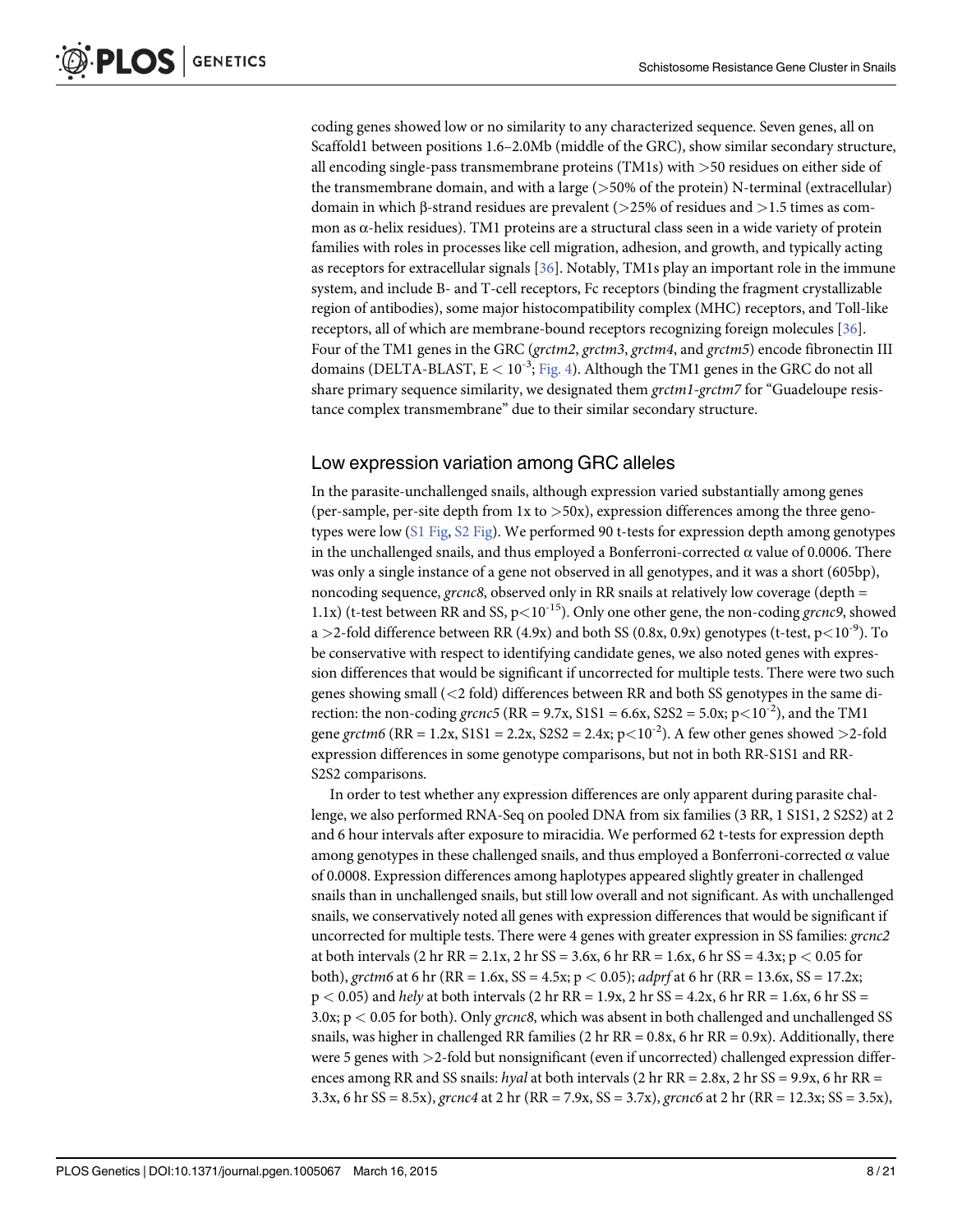<span id="page-9-0"></span>

[Fig 4. A](#page-8-0)llele-specific nonsynonymous substitution among alleles of the seven TM1 genes. Alleles of the same gene are aligned to each other (gaps indicated by whitespace), but across genes only the transmembrane domain (TM) is aligned (extracellular (N-terminal) regions are to the left of the TM). If a haplotype includes two copies of a gene that is single-copy on the other haplotypes, both copies are shown (e.g. gene grctm5 is duplicated on the R haplotype, so we label those sequences Ra and Rb). For each allele, we calculated allele-specific nonsynonymous substitution (i.e. divergence from the inferred ancestral sequence) in 75bp sliding windows, indicated by color ("allele-specific  $d_N$ "). Regions with no sequence similarity are indicated in red. Substitution across a 75bp window could not be calculated in black sections. Fibronectin III domains (FN3) are shown. The premature stop codon in grctm1 S2 is shown with an asterisk. Nonsynonymous substitution is extremely high across the TM1 genes, exceeding 15% in some windows for all genes except grctm1, and occasionally reaching over 30%. Only grctm5 and grctm6 show high nonsynonymous substitution specific to R alleles.

doi:10.1371/journal.pgen.1005067.g004

grcnc9 at both intervals (2 hr RR =  $1.2x$ , 2 hr SS =  $0.4x$ , 6 hr RR =  $1.0x$ , 6 hr SS =  $0.4x$ ), and grctm6 at 2 hr ( $RR = 1.8x$ ,  $SS = 3.8x$ ). Notably, there were no coding genes with increased expression in RR families.

#### High sequence variation among GRC alleles

In contrast to expression differences, sequence divergence among alleles was often very high [\(Fig. 3](#page-6-0); Fig. 4). Silent (synonymous and noncoding) divergence  $(d_S)$  was over 5% in at least one pairwise comparison for 12 genes, and over 10% for 4 genes. All coding genes harbored nonsynonymous variants, but for non-TM1 coding genes, pairwise nonsynonymous divergence  $(d_N)$ was 1% or less. In contrast, six of the TM1 genes had mean  $d_N > 5$ %, and all of these had at least one 75bp window with  $d_N > 15\%$  in at least one comparison. The alleles at the remaining TM1 gene, grctm1, showed  $d_N < 1\%$  but still encoded very different proteins because the S2 allele had a premature stop codon approximately 30% of the way through its open reading frame. Because d<sub>S</sub> was also very high among TM1 alleles,  $d_N$  did not significantly exceed d<sub>S</sub>. Only two genes showed high nonsynonymous substitution  $($ >3%) specific to the R allele: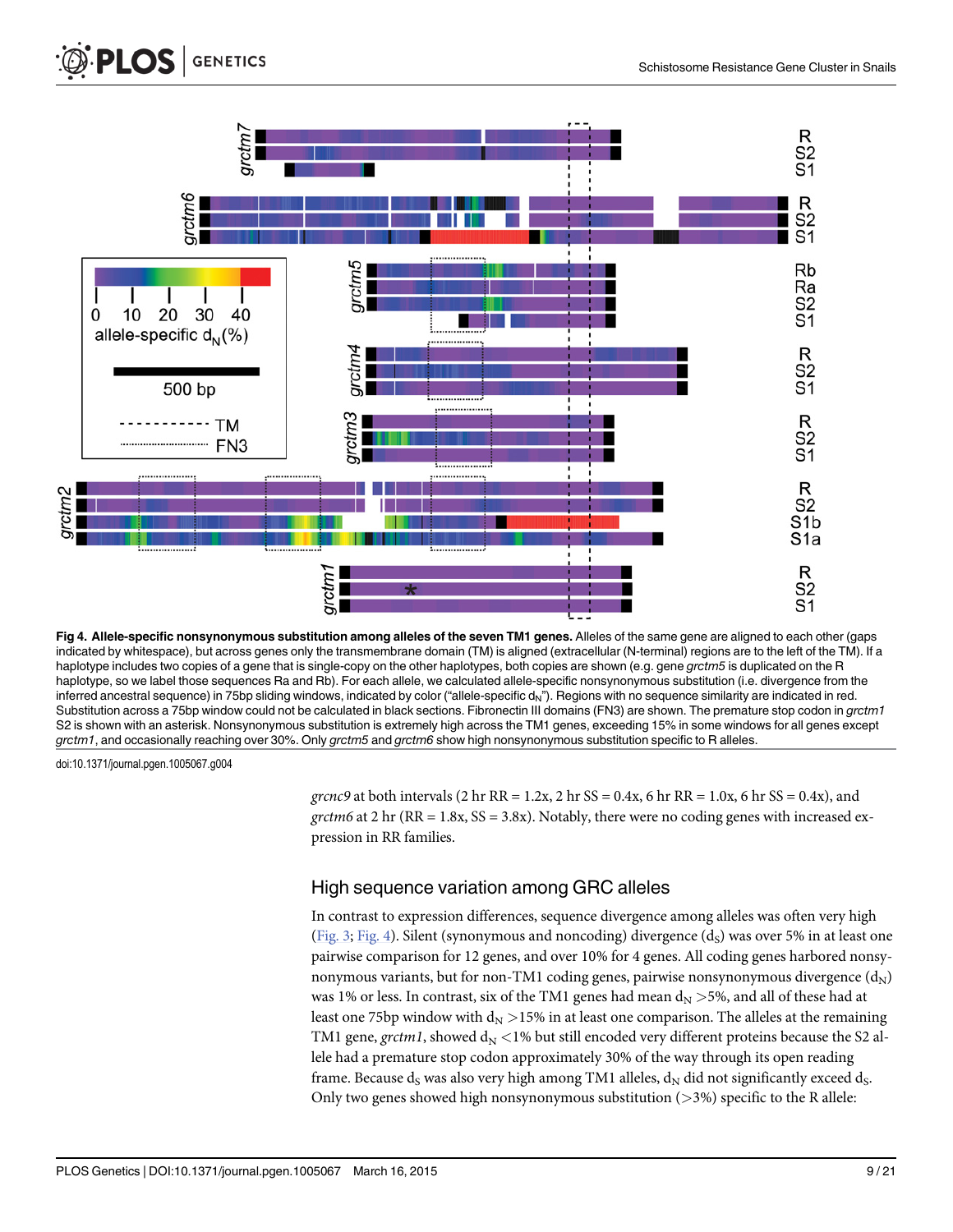<span id="page-10-0"></span>grctm5 (both R isoforms) and grctm6. Thus, the TM1 genes not only show structural similarity to known immune-relevant receptor genes, they also show the highest  $d_N$  among alleles of all the genes in the GRC.

#### The GRC appears to be under balancing selection

In this snail population the GRC harbors three highly divergent haplotypes that have very even allele frequencies  $(>25%)$ . In order to test for the signature of balancing selection, we compared Tajima's D and nucleotide diversity  $(\pi)$  for the GRC to that in the rest of the genome. Tajima's D at Sanger-sequenced marker locus grc1 (15 polymorphisms, 289 samples) is 3.99. Tajima's D in the GRC cannot be directly estimated from the RNA-Seq data because samples were chosen non-randomly based on GRC genotype. However, if we adjust RNA-Seq SNP frequencies based on the population allele frequencies of the three haplotypes, Tajima's D in the GRC is estimated as 3.85. In order to compare this estimate to genome-wide patterns, we calculated Tajima's D in two independent datasets: the RNA-Seq data from the 36 unchallenged snails, and the RAD data from the 28 GUA snails. We identified 779 genomic scaffolds for which we could confidently align at least 15 RNA-Seq SNPs with no missing genotypes (15–157 SNPs per scaffold; excludes SNPs in the GRC). Genome-wide, mean Tajima's D is significantly less than in the GRC (mean = 1.68; 95% CI = -0.98 to 3.62; empirical p for  $D \ge 3.85$  is 0.01). In the RAD data, only 709 variants had no missing data across all GUA samples, and only a single scaffold contained at least 15 such variants, so we could not estimate a distribution of Tajima's D as we did with the RNA-Seq data. However, overall Tajima's D for these RAD variants is 1.76, a very similar estimate to the RNA-Seq data, and again much lower than at the GRC. Both genome-wide estimates are still significantly higher than the neutral expectation of  $D = 0$  (coalescent simulation,  $p < 0.05$ ).

Similarly, silent and noncoding diversity ( $\pi$ <sub>S</sub>) in the GRC ranged among genes from 0.16% to 7.40%, with a majority of genes (15 out of 26 universally expressed genes) showing  $\pi_s > 2$ %. Nonsynonymous diversity  $(\pi_N)$  in the GRC ranged among genes from 0.07% to 5.69%, with six TM1 genes showing  $\pi_N > 3$ %. In order to compare  $\pi$  in the GRC to genome-wide patterns, we identified 3061 genomic scaffolds for which we could confidently align at least 100 contiguous bp of RNA-Seq reads at high coverage (length = 100–11,694bp; excludes reads in the GRC). Genome-wide  $\pi$  is significantly lower than for most GRC genes (mean = 0.49%; 95% CI = 0.06– 1.75%; empirical p for  $\pi > 2\%$  is 0.01; empirical p for  $\pi > 3\%$  is 0.001).

#### BAC sequencing refines the assembly of the GRC

Scaffold1 includes the most interesting candidate genes as well as some obvious assembly errors (e.g. Scaffold7477 must be inserted somewhere). Therefore, in order to verify the assembly of the Scaffold1 portion of the GRC, we sequenced eight BAC clones that putatively tiled across the GRC region, and aligned them to the B. glabrata reference genome (BAC clones and the ge-nome assembly were created using a Brazilian strain, BB02; [[37](#page-19-0)]). All aligned to Scaffold1 as expected and largely confirmed the reference genome assembly between sites 1.471–1.971Mb, with a few exceptions. One large exception is the insertion (relative to the genome assembly) of a 69kb region aligning to Scaffold4587, Scaffold7002, and Scaffold7477. This complete insertion is found in two BACs, which also overlap on Scaffold1 between sites 1.74–1.80 Mb. This result is consistent with our RNA-Seq transcripts, one of which (plmt) is on Scaffold7477 but in perfect LD with the GRC, and one of which (grctm2) is partially on Scaffold7477 and partially on Scaffold1, sites 1.79–1.81 Mb. This insertion is accompanied by a 14kb deletion between sites 1.762–1.776 Mb on Scaffold1. Notably, this deletion contains a putative gene encoding an acetylglucosaminyltransferase. Thus this gene is not part of the GRC, consistent with RNA-Seq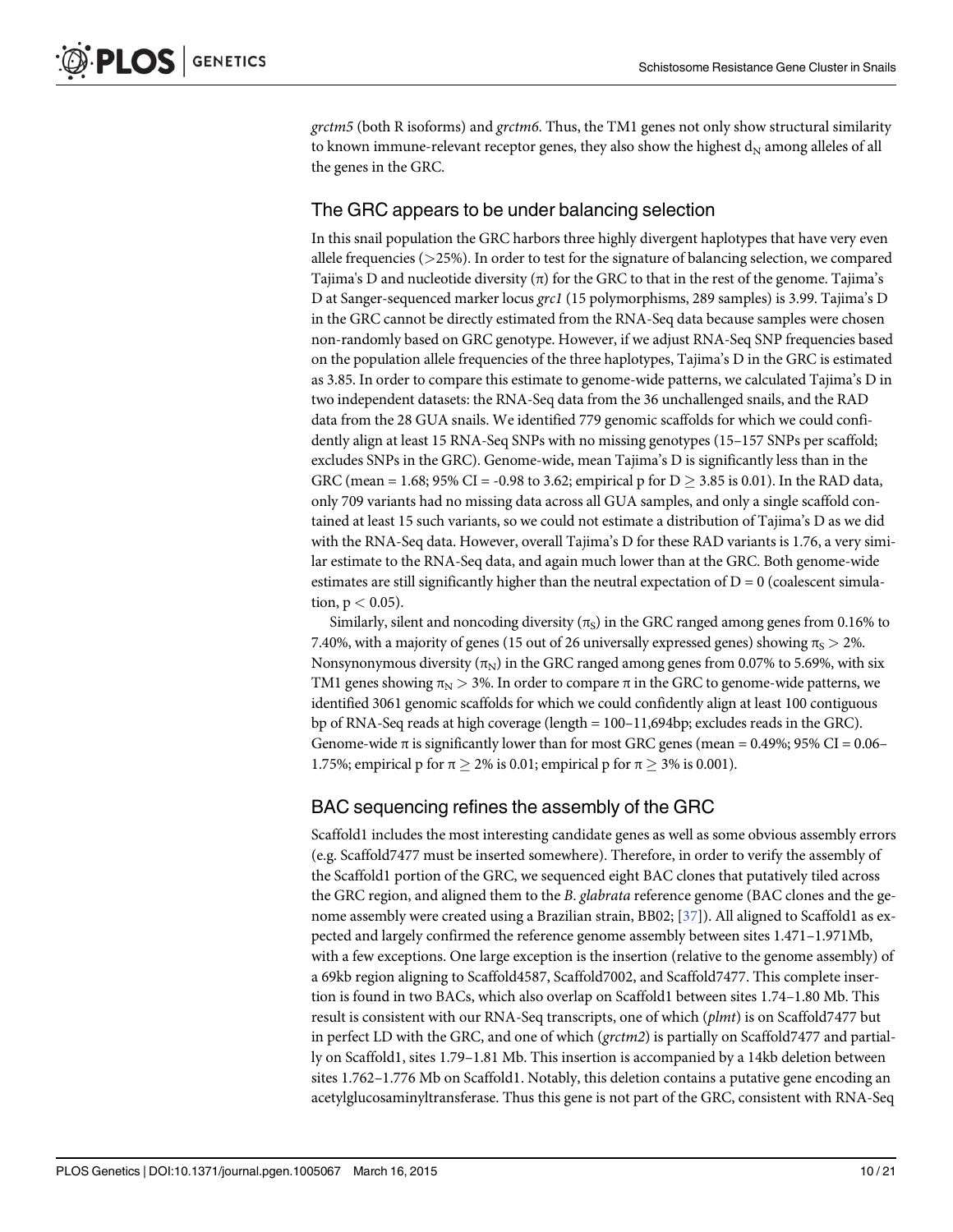<span id="page-11-0"></span>results. A second insertion of indefinite size (at least 67kb) occurs after Scaffold1 site 1.971Mb, as observed in two BACs. We did not observe sequence corresponding to the end of Scaffold1 from site 1.971Mb to 2.184Mb, which may occur after this final insertion or may have been incorrectly assembled onto Scaffold1. A small but interesting insertion matching Scaffold866, sites 57.7–58.1kb, is an exon of gene *grctm6*, corresponding exactly to the region of the gene where allele S1 shows no sequence similarity to the other alleles ([Fig. 4](#page-9-0)).

#### Discussion

We have identified and characterized a region of the B. glabrata genome, the GRC, that greatly influences immunity to schistosome parasites. Three major lines of evidence demonstrate the functional importance of the GRC. First, this region responded rapidly to selection for resistance in two independent experiments [\(Fig. 1A,](#page-3-0) [Fig. 2\)](#page-4-0). Second, it shows a strong and significant association with infection status in the unselected population of snails [\(Fig. 1B\)](#page-3-0), explaining 23% of the variance in resistance in the population. Third, genetic diversity at this locus shows an unusual pattern with three highly divergent alleles in nearly perfect LD over hundreds of kilobases, suggestive of balancing selection [\(Fig. 3,](#page-6-0) [Fig. 4\)](#page-9-0).

#### Genes in the GRC

The GRC contains 15 coding genes, some of which are duplicated within some haplotypes. Pinpointing the specific causal gene(s) responsible for resistance in this system will require additional experimental evidence, but the most promising candidates are the TM1 genes, especially those with many nonsynonymous variants unique to the resistant haplotype. Gene regulation in cis is not a strong candidate for the functional mechanism because there were few significant and/or large ( $>2$ -fold) expression differences, especially in coding genes ( $\text{\textsterling}1$  Fig;  $\text{\textsterling}2$  Fig). Although we cannot rule out a role for subtle expression differences, including in noncoding transcripts, the simplest mechanism of dominant resistance via gene expression would be overexpression of the resistance allele in a coding gene, and such a pattern is never observed. In contrast, the strikingly high amino acid sequence divergence is a much stronger candidate for the functional mechanism. All genes show some nonsynonymous differences, but only the TM1 genes show high  $d_N$  ([Fig. 3](#page-6-0)). The TM1 alleles also harbor many length polymorphisms, and some alleles with short open reading frames may be nonfunctional (e.g.  $grctml_S2$ , grctm5\_S1, grctm7\_S1, [Fig. 4\)](#page-9-0). We also note that the cluster of TM1 genes is in the center of the region of statistical association with resistance, the most likely position in which to find the causal locus or loci.

That these TM1 genes also code for proteins that share structural similarity to known pathogen-recognition molecules [[36](#page-19-0)] is particularly intriguing. Typical TM1s usually have their transmembrane domain very close to the N- or C-terminal  $(<50$  residues) [[38](#page-19-0)], but in all seven GRC TM1 genes, the transmembrane domain is  $>50$  residues from either end, a feature they share with Toll-like receptors and a minority of other TM1s. Most also contain fibronectin III domains which are often involved in molecular recognition [[39](#page-19-0)]. Thus, although not all the TM1 genes show sequence similarity to each other, they may be functionally or even evolutionarily related. Specifically, we hypothesize that their extracellular (N-terminal) domains recognize foreign substances such as parasite PAMPs (pathogen-associated molecular patterns), while their intracellular (C-terminal) domains transmit this signal to other cellular components, leading to a physiological response. For example, S. mansoni produces polymorphic mucins, SmPoMucs  $[40]$ , that interact with snail FREP immunity proteins  $[20,41,42]$  $[20,41,42]$  $[20,41,42]$  $[20,41,42]$  $[20,41,42]$ . It is possible that the TM1 proteins recognize SmPoMucs, SmPoMucs-FREP complexes, or unrelated PAMPs.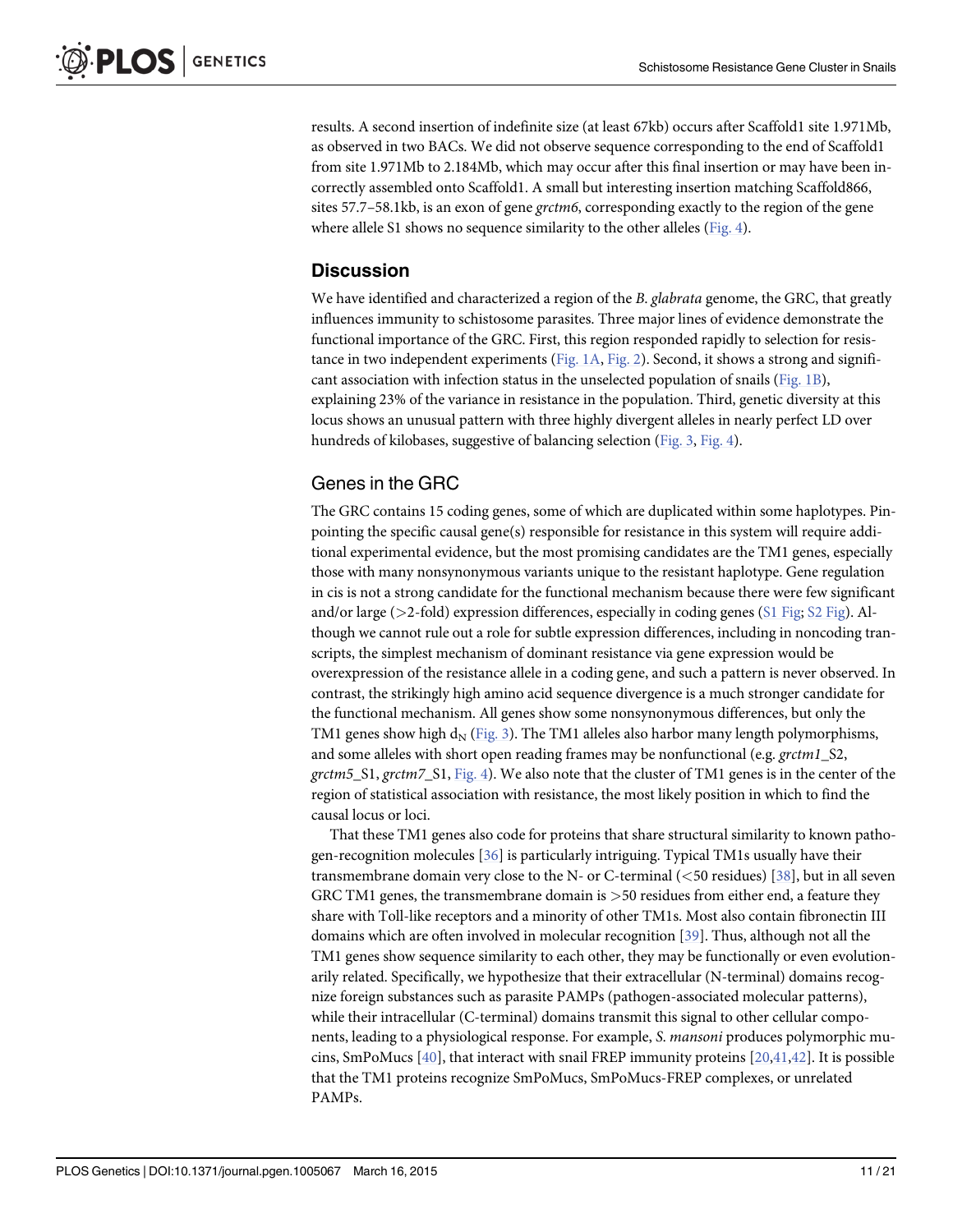<span id="page-12-0"></span>The most compelling candidates for controlling resistance to S. *mansoni* in the TM1 gene cluster are grctm5 and grctm6. Only these two genes show high nonsynonymous substitution specific to the R haplotype ([Fig. 4](#page-9-0)). Gene grctm5 encodes a fibronectin III protein with sequence similarity to chitinase. Intriguingly, it is present in two copies in RR snails but only one copy in the susceptible genotypes. Furthermore, these two R isoforms are substantially divergent from each other ( $d_N$  = 7.9%,  $d_S$  = 7.4%), as well as from S1 ( $d_N$  = 4.2–6.8%,  $d_S$  = 7.1–7.8%) and S2  $(d_N = 7.4 - 7.5\%, d_S = 6.7 - 9.1\%)$  alleles. Both grctm5 R sequences show large, significant expression differences between RR (depth = 2.8x, 3.0x) and S1S1 (depth = 1.0x; t-tests,  $p < 10^{-3}$  for both), but not between RR and S2S2 (2.3x; t-tests,  $p > 0.1$  for both) [\(S1 Fig](#page-17-0)). Gene grctm6 has no strong sequence similarity to any known proteins. It shows high divergence among all three haplotypes, and includes a ~300bp segment where the S1 haplotype shows no sequence similarity to R or S2. The *grctm6* gene also shows significantly lower expression in RR than in S1S1 or S2S2.

#### Balancing selection on the GRC and host-parasite coevolution

The GRC, especially the TM1 genes, shows three patterns of genetic variation consistent with balancing selection. First, with three intermediate frequency alleles, the site-frequency spectrum is highly skewed away from neutral expectation, as evidenced by the extremely high Tajima's D value. Second, high LD across several Mb is an unusual pattern suggestive of selection [\[43](#page-20-0)]. Although high LD can also be caused by low recombination rates, this explanation seems unlikely. In most genomes, regions of low recombination are gene-poor  $[44]$ , unlike the GRC. The main exceptions are chromosomal inversions which can suppress recombination across suites of genes; however, an inversion cannot maintain high divergence among more than two haplotypes, so the three divergent haplotypes of the GRC require another explanation. Both Tajima's D and LD can be elevated by demographic bottlenecks. Genome-wide values of Tajima's D in the Guadeloupe laboratory population are higher than the neutral equilibrium expectation, suggesting such a demographic effect. However, Tajima's D at the GRC is significantly higher still, suggesting that selection has also played a role. Because the Guadeloupe laboratory population has had a census size in the hundreds at collection and ever since, we expect genetic drift in these snails to have been minimal. Thus, both allele frequencies and the extent of LD at the GRC should be similar to values in the wild, which we cannot directly estimate. Guadeloupe B. glabrata undergoes population fluctuations in the wild [\[45\]](#page-20-0), and these natural demographic dynamics likely contribute to the genome-wide population genetic patterns. In addition, our genome-wide estimates of Tajima's D are based on samples that did experience minor laboratory bottlenecks ( $N = 100$  over five generations for GUA RAD;  $N = 30$ for the founding of the Oregon State University population from which the RNA-Seq data is derived). Therefore, genome-wide Tajima's D and LD may be lower in the wild, and the GRC may be an even more extreme outlier.

The third non-neutral pattern, high genetic diversity, cannot be explained by demographics. The GRC is an outlier with respect to nucleotide diversity  $(\pi)$  at both synonymous and nonsynonymous sites, especially in six of the TM1 genes. The high nonsynonymous diversity ( $\pi_{\rm N}$  = 3.2–5.7%) observed at six of the TM1 genes is quite remarkable, as it greatly exceeds the presumably neutral values seen throughout most of the genome ( $p < 0.001$ ). Of course, reads at highly diverse loci might be less likely to align to the reference genome, so our genome-wide estimate of  $\pi$  is likely biased downward. Still, such high nonsynonymous diversity is rarely seen in any species; for example, 99.9% of *Drosophila simulans* genes show lower  $\pi_N$  values [\[46\]](#page-20-0). We did not observe a  $d_N/d_S$  ratio significantly greater than one at any gene. At grctm6,  $d_N$  is 1.65 times as high as  $d_S$  (synonymous plus noncoding) divergence [\(Fig. 3\)](#page-6-0), but only 0.83 times the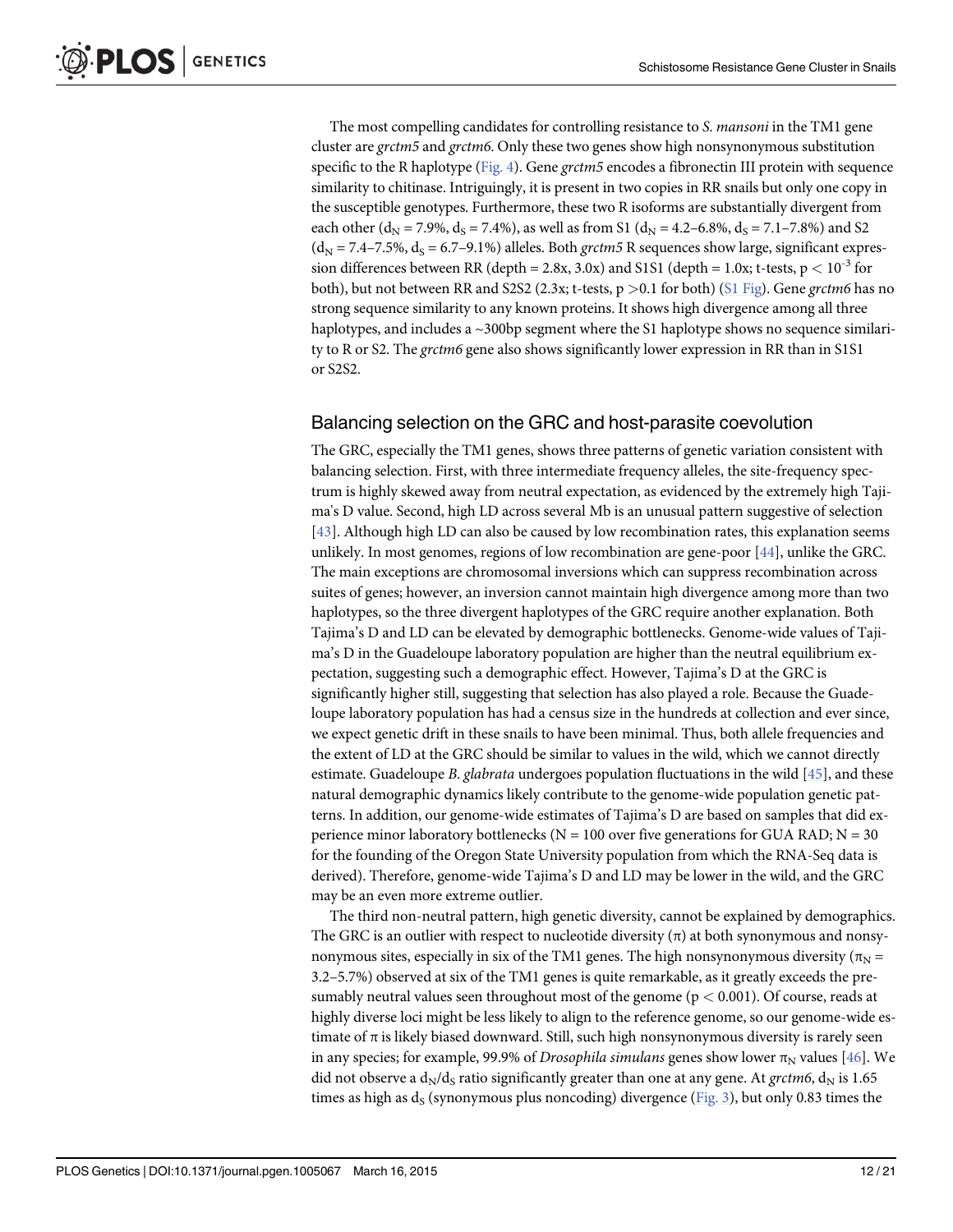<span id="page-13-0"></span>magnitude of synonymous divergence alone (excluding noncoding sites). Such high diversity at both synonymous and nonsynonymous sites is evidence that alleles have coexisted for an unusually long time at intermediate frequency, presumably because selection has maintained them in balance  $[47,48]$  $[47,48]$  $[47,48]$  $[47,48]$  $[47,48]$ . As with other immunity genes that show similar patterns  $[49]$  $[49]$  $[49]$ , it may be the case that heterozygotes have a fitness advantage because they can recognize and respond to a greater diversity of parasites, or it may be that parasite community composition changes so quickly that no one allele is advantageous for long enough to fix. Because S. mansoni arrived in the New World only in historical times [[50](#page-20-0)], the selection pressure maintaining these alleles must be due to other native parasites, perhaps including other trematodes which have a very close and ancient relationship with snails [ $17,51$  $17,51$  $17,51$ ]. As with Tajima's D and LD,  $\pi$  in the Guadeloupe laboratory population may be slightly different than in the wild, although we expect the effect of genetic drift in the lab to have been minimal. If anything, we would expect even greater diversity in natural populations, as there may be additional unsampled divergent alleles, especially if populations outside of Guadeloupe are considered (indeed, the reference genome provides an example). Additional work is needed to study the relevance of the GRC to phenotypic variation in resistance across the range of B. glabrata, or in other snail species.

Théron et al. [\[33\]](#page-19-0) showed that the shape of dose-response curves in the Guadeloupe snailschistosome community is consistent with a simple host-parasite phenotype compatibility model, in which allelic variation in the snails controls matching with the parasite, likely via a complimentary locus (or loci) in the Guadeloupe population of S. mansoni. Such phenotype compatibility could occur by several mechanisms. Under the matching alleles (MA) model, parasites avoid detection by matching host self determinants, whereas under the inverse matching allele (IMA) model, host molecules recognize parasite molecules leading to an immune response [[34](#page-19-0)]. Importantly, heterozygous hosts are susceptible under MA and resistant under IMA [[34](#page-19-0)]. Thus, the genetic dominance of resistance at the GRC favors IMA.

Similar signatures of balancing selection are seen across a wide range of host taxa at immunity loci that interact directly with infectious disease agents [[52](#page-20-0)–[54](#page-20-0)]. In the Anopheles/Plasmodium pair, the best studied system of invertebrate host and eukaryotic parasite, several genomic loci have been associated with host resistance and show patterns paralleling those seen at the GRC [\[55](#page-20-0)–[57\]](#page-20-0). For example, the *Anopheles APL1* locus also represents a cluster of structurally similar genes that show extraordinarily high nonsynonymous diversity of the same magnitude as the GRC TM1 genes (3–6%) [[55](#page-20-0),[57](#page-20-0)]. Likewise, nonsynonymous divergence is high among alleles of the *Anopheles TEP1* locus, although gene conversion rather than balancing selection appears to be responsible [[56](#page-20-0)]. Nonsynonymous diversity exceeding neutral expectations is also consistently observed in the MHC of vertebrates [[49](#page-20-0)] and plant R genes [[58](#page-20-0)]. As with the GRC, genetic dominance of resistance is common across these systems, consistent with the IMA model. Furthermore, the close physical linkage of the TM1 genes resembles the gene clusters that form many of these resistance genomic regions in other taxa. Such clustering may be a neutral artifact of tandem gene duplication, or it may have adaptive significance through shared gene regulation or the maintenance of beneficial multi-gene haplotypes [[59](#page-20-0)].

#### Possible applications

The GRC is an obvious target for applications in the control of schistosomiasis. Genetic manipulation of disease vectors is a promising approach that is already underway for mosquitoes and other pest species  $[9,60,61]$  $[9,60,61]$  $[9,60,61]$  $[9,60,61]$  $[9,60,61]$  $[9,60,61]$ , and driving resistance genes into B. *glabrata* populations is under discussion [[27](#page-19-0)]. Gene knockdowns in B. glabrata have shown repeated success [[23](#page-19-0),[24](#page-19-0)[,62](#page-20-0)[,63\]](#page-21-0), and targeted inhibition of GRC genes or their products may pinpoint the specific causal gene. Alternatively, transfection with a multi-gene haplotype could have practical utility even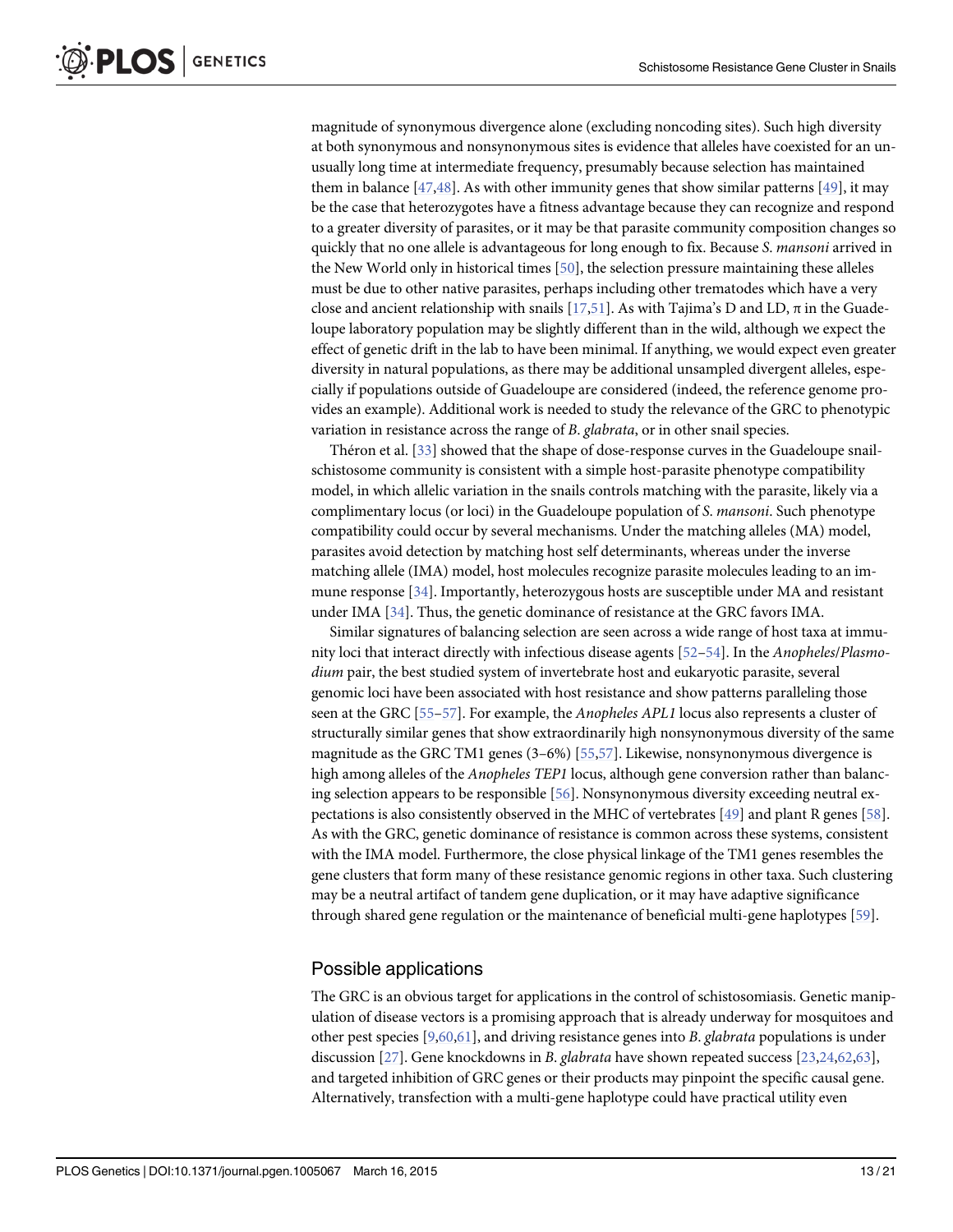<span id="page-14-0"></span>without perfect understanding of each gene's functional contribution. Although genetic modification of snails is still in its infancy, the CRISPR nuclease system shows promise for fine-scale modification of even non-model species [[9\]](#page-18-0). Importantly, transgenic vectors would not need to have higher fitness than wild-type organisms if transgenes were spread by gene drives [[9\]](#page-18-0). Thus, if only the R allele recognizes S. mansoni while other alleles recognize other parasites of no importance to human health, it would be possible to drive the R allele to fixation even without an adaptive benefit to the snails, if it were coupled to a gene drive conferring preferential non-Mendelian inheritance of the R allele [\[9](#page-18-0)]. Conversely, if multiple alleles at this locus are required to recognize all strains of S. *mansoni*, it might be possible to engineer a single haplotype with duplicated genes that included all relevant sequences. Alternatively, if the GRC genes initiate an immune signal cascade upon recognition of the parasite, future research could seek to manipulate snails such that this signal cascade is constitutively upregulated regardless of genotype or infection status. The matching loci in the parasite, once they are identified, may also be targets for drugs or genetic manipulation.

#### Materials and Methods

#### Ethics statement

Mice and hamsters were used to maintain the schistosome parasites and to produce miracidia for challenge experiments. Infection is through contact with inoculated water and involves minimal discomfort. Infected rodents are euthanized with  $CO<sub>2</sub>$  prior to showing clinical signs of disease and are dissected to recover parasitic worms and their eggs. This research was approved by OSU IACUC and the French veterinary agency.

#### Experimental evolution

B. glabrata and S. mansoni were collected on the island of Guadeloupe, West Indies, in 2005 as described previously [[33](#page-19-0)]. Selection lines were created at the University of Perpignan beginning in 2008. We selected for resistance by challenging snails with 10 (line R10) or 30 (line R30) S. mansoni miracidia and allowing only uninfected snails in each independent line to contribute to the next generation ( $N = 50-100$  snails challenged per line per generation, and so the numbers used to found each subsequent generation varied each generation and increased from as low as 38 to 90 as the susceptibility of the two lines decreased; [S1 Table](#page-17-0)). This was done for five generations. We measured susceptibility in each line as the percentage of snails infected [\(Fig. 1A\)](#page-3-0). As a control, we maintained a line of uninfected snails (GUA) at a similar population size for the same time period ( $N = 100$  snails per generation). For GUA, 50–70 snails from each offspring generation were challenged in order to measure the susceptibility of GUA each generation (percentage of snails infected, [S1 Table\)](#page-17-0), but these challenged snails did not contribute to subsequent generations. We tested for a correlation between generation and susceptibility by logit transforming susceptibility and using linear regression. We estimated the standard errors of proportions using  $\sqrt{((p^*(1-p))/N)}$ .

#### RAD genotyping

We used *SbfI* in RAD genotyping  $[64]$  of 28 individuals each from the control population (GUA) and the two selection lines (R10 and R30) (Illumina data at NCBI SRA, Bioproject Accession PRJNA268191). We aligned reads to the *B. glabrata* reference genome with BWA  $[65]$  $[65]$  $[65]$ . All genomic analyses in this study used version 4.3 of the reference genome, and positions were subsequently converted to nearly identical reference genome version BglaB1 [\(https://www.](https://www.vectorbase.org/organisms/biomphalaria-glabrata) [vectorbase.org/organisms/biomphalaria-glabrata](https://www.vectorbase.org/organisms/biomphalaria-glabrata)). In order to maximize the density of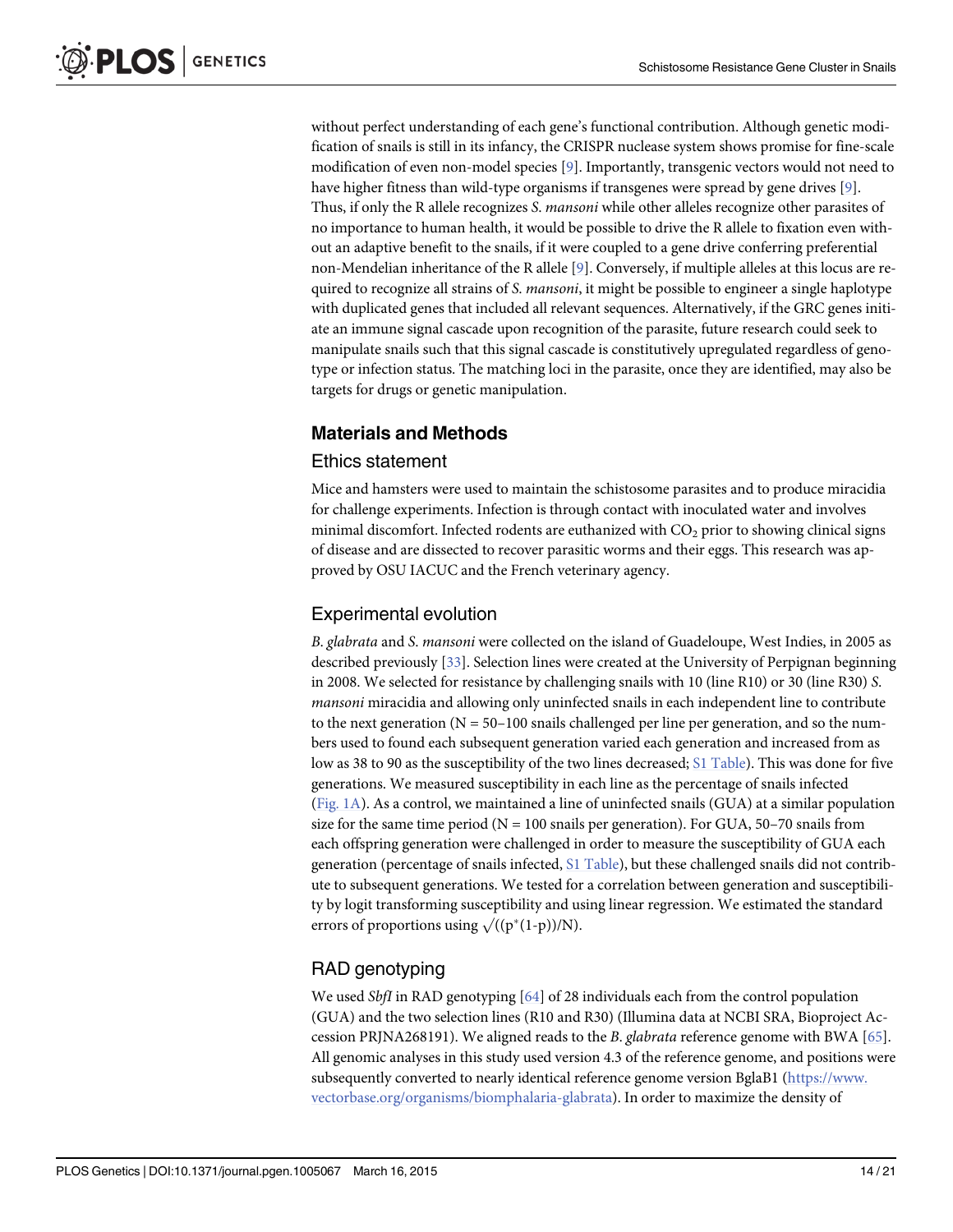<span id="page-15-0"></span>markers, we considered both markers with observable variants as well as null markers for which a RAD tag aligned in only a subset of individuals. To estimate allele frequencies of SNPs, we counted two alleles per individual with 10x or greater depth, and two half-alleles per individual with 2–9x depth to account for possible nonobserved alleles, while genotypes with <2x depth were counted as missing. We only analyzed sites with a per-population allele count of at least 24 for both GUA and at least one other population, and which did not violate Hardy-Weinberg equilibrium ( $\chi^2$  > 20) in any population nor show overall heterozygote excess among populations. Allele frequencies for null markers were estimated using the method of Zhivotovsky [[66](#page-21-0)]. For each informative marker we estimated the difference in allele frequency between GUA and each selected population ( $F_{ST}$ ) as 1 –(mean within-population expected heterozygosity)/(total expected heterozygosity). To assess RAD tags with low sequence similarity to the reference genome, we aligned RAD tags to each other with Stacks  $[35]$  and tested for any previously undetected high- $F_{ST}$  markers. We assessed the robustness of  $F_{ST}$  results with 100 bootstrap replicates in which 28 samples from each population were chosen randomly with replacement. We chose the single most extreme outlier (highest  $F_{ST}$ ), along with markers showing evidence of close physical linkage to this marker  $\ll 1$ Mb away on same scaffold and/or high LD), for further analysis. For these promising markers, we designed primer pairs to amplify and Sanger sequence the RAD tag in order to obtain the complete codominant genotype for all individuals.

#### Sanger verification

We phenotyped an independent sample of 289 snails by challenging them with 20 miracidia each and then designating them as either infected or uninfected following Theron et al. [[33](#page-19-0)]. We examined markers showing exceptionally high  $F_{ST}$  by Sanger sequencing them in these 289 snails and testing for an association with phenotype. We calculated allele frequencies and standard errors of proportions. We calculated the proportion of phenotypic variation explained by the R allele as the square of the correlation coefficient  $(r^2)$  from a logistic regression of phenotype (infected or not) versus genotype (R/- or not). We then developed primers to amplify nearby genomic regions in order to find and characterize the genomic region showing the strongest association with resistance. We tested these markers on a subset of 94 phenotyped snails.

#### RNA-Seq of unchallenged snails

We extracted RNA from whole bodies of randomly-chosen, size-matched juvenile snails that had not been parasite-challenged. We prepared samples using the TruSeqTM RNA v2 kit (Illumina RS-122–2001) following the low-throughput protocol found in the Sample Preparation v2 Guide. We performed RNA-Seq on the following 36 samples: 12 RR homozygotes (singleend), 6 RR homozygotes (paired-end), 6 S1S1 homozygotes (single-end), 3 S1S1 homozygotes (paired-end), 6 S2S2 homozygotes (single-end), and 3 S2S2 homozygotes (paired-end) (we first Sanger genotyped a large number of randomly-chosen snails from tentacle snips, and then we chose the above 36 to use for RNA-Seq). Sequencing was conducted on the Illumina HiSeq 2000 at Oregon State University (Illumina data at NCBI SRA, Bioproject Accession PRJNA264063). We converted FASTQ files to FASTA and used Jellyfish 1.0.2 [\[67\]](#page-21-0) to count 31 mers in each sample, which is the largest kmer size that Jellyfish can count, but which is long enough to be typically unique in the genome and therefore represent specific transcripts. We then used a custom perlscript [\(https://github.com/jacobtennessen/HOLDRS](https://github.com/jacobtennessen/HOLDRS)) to identify 31 mers that differed significantly among genotypes, defined as showing at least a 2-fold difference in total count and a Welch's t-statistic of at least 5. These parameters were chosen to encompass both sequence and expression differences: expression differences under 2-fold may not be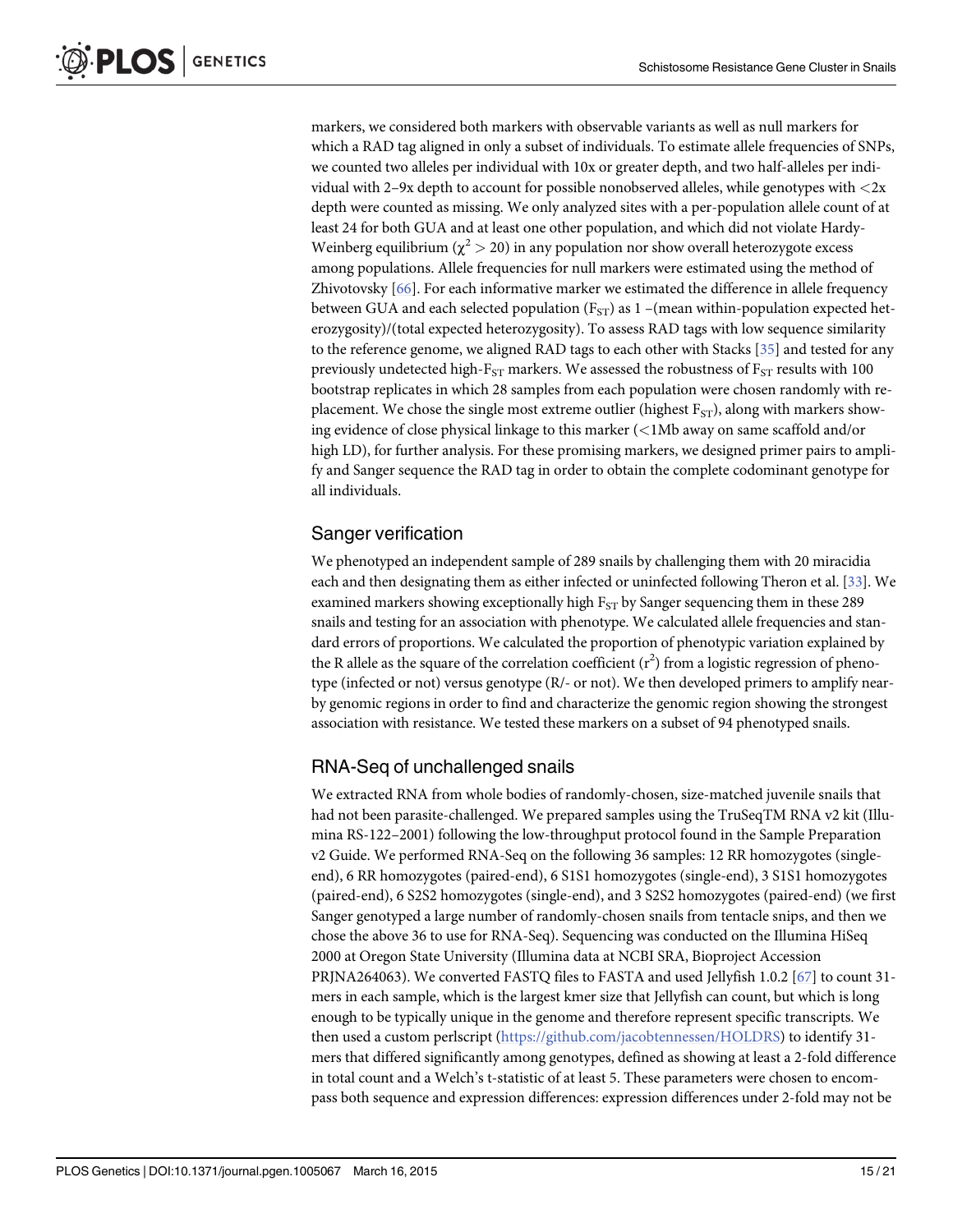<span id="page-16-0"></span>biologically meaningful, true sequence differences should result in a much larger (all or nothing) count ratio, and this t-statistic typically corresponds to a p-value under  $10^{-4}$ , which will minimize the number of false positives among 31-mers from thousands of transcripts, while still detecting 31-mers that are truly overabundant in one sample  $(N = 9 \text{ or } 18)$  versus a control  $(N = 18)$ . We identified reads containing these divergent 31-mers and used ABySS v. 1.3.4 [[68](#page-21-0)] to assemble them into contigs. We used grep and manual alignment to extend these contigs and assemble additional contigs from divergent reads. We focused subsequent analysis on contigs >500bp, as well as shorter contigs with putative orthology to a contig >500bp in another genotype (sequences in NCBI Transcriptome Shotgun Assembly Database, Bioproject Accession PRJNA264063). In order to measure sequencing depth and identify polymorphisms, we aligned reads to these long contigs using BWA [\[65\]](#page-21-0) and converted genotypes to vcf format.

#### RNA-Seq of challenged snails

We chose six snail lineages homozygous at the GRC (3 RR, 1 S1S1, 2 S2S2). For each family we exposed 6 randomly-chosen, size-matched juvenile individuals to 20 miracidia each, and then we extracted RNA from whole bodies at 2 hr (n = 3) and 6 hr (n = 3) post infection. RNA from each set of 3 snails from the same family and time point was then pooled. We prepared and sequenced samples single-end as described above (Illumina data at NCBI SRA, Bioproject Accession PRJNA264063). We aligned reads to the assembled transcripts from the unchallenged dataset and compared depths as described above.

#### BAC sequencing

We BLASTed the GRC portion of Scaffold1 (B. glabrata reference genome) against end se-quences from the BAC library generated for B. glabrata strain BB02 [\(ftp://ftp.ncbi.nih.gov/](http://ftp://ftp.ncbi.nih.gov/pub/TraceDB/biomphalaria_glabrata/) [pub/TraceDB/biomphalaria\\_glabrata/;](http://ftp://ftp.ncbi.nih.gov/pub/TraceDB/biomphalaria_glabrata/) [[37](#page-19-0)]). We chose BACs from among the hits, ordered them from the Arizona Genomics Institute, extracted DNA, and sequenced them in a Nano run of the Illumina MiSeq at Oregon State University (Illumina data at NCBI SRA Bioproject Accession PRJNA268208). We aligned the reads from eight BACs to the B. glabrata reference genome with BWA [[65](#page-21-0)].

#### Analysis

We calculated linkage disequilibrium between markers as the correlation coefficient, r, in number of R alleles per genotype (0, 1, or 2) We classified transcripts as "coding" if they contained an open reading frame of at least 500bp, otherwise they were designated "noncoding." We used DELTA-BLAST [\[69\]](#page-21-0) to match candidate transcripts with known protein families. Genes were named following the guidelines in Bayne [\[70\]](#page-21-0). We characterized secondary structure with Jpred3 [[71\]](#page-21-0) and identified transmembrane domains using TMHMM v. 2.0 [\(http://www.cbs.](http://www.cbs.dtu.dk/services/TMHMM/)  $d$ tu. $dk$ /services/TMHMM/). We measured pairwise synonymous  $(d_s)$  and nonsynonymous  $(d_N)$  divergence, as well as allele-specific nonsynonymous substitution, with custom Perl scripts and DnaSP [\[72\]](#page-21-0). For each transcript, we used t-tests to identify significant differences in adjusted per-sample, per-site depth among genotypes in which all values were divided by the ratio of the total count of reads in that individual relative to the mean per-individual read count, and then log-transformed. Depth values of zero were arbitrarily recorded as 1/6, which assumes they are present but too rare (much less than 1x) to have been sampled. For each transcript under each experimental scenario (unchallenged, 2 hours post-challenge, and 6-hours postchallenge) we compared RR vs. SS. For unchallenged snails we also compared RR vs. S1S1 and RR vs. S2S2. If multiple sequences of the same gene were observed for one genotype, these were all tested separately. In order to estimate Tajima's D  $[73]$  $[73]$  $[73]$  in the GRC, we calculated the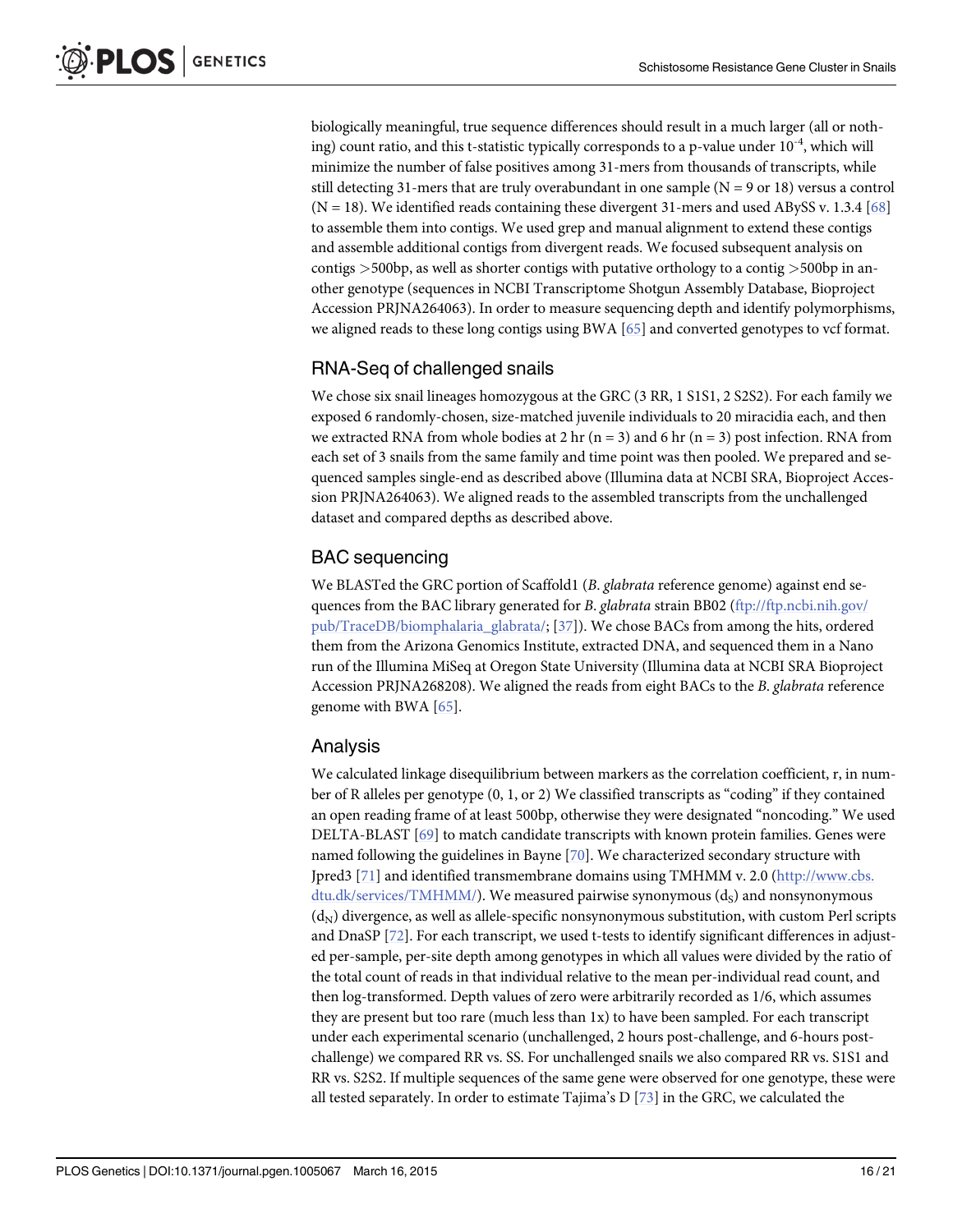<span id="page-17-0"></span>frequency of all RNA-Seq SNPs on their haplotype (R, S1, or S2), and then multiplied this frequency by the unbiased haplotype frequency estimate from the 289 snails Sanger sequenced at grc1. In order to estimate genome-wide Tajima's D and  $\pi$ , we aligned RNA-Seq reads to the B. glabrata reference genome with BWA  $[65]$ . We identified regions with at least 100 contiguous bp showing high  $(26x)$  depth in all 36 samples. All of these high-depth regions were used to estimate  $\pi$ , while scaffolds with at least 15 SNPs in such high-depth regions were included in the estimate of Tajima's D. Significance of Tajima's D was estimated with standard neutral coalescent simulations in DnaSP [[72](#page-21-0)].

#### Supporting Information

[S1 Fig.](http://www.plosone.org/article/fetchSingleRepresentation.action?uri=info:doi/10.1371/journal.pgen.1005067.s001) Expression of genes comprising the Guadeloupe Resistance Complex (GRC) in parasite-unchallenged snails. As in [Fig. 3](#page-6-0), genes are aligned to their approximate genomic position on the x-axis, and Scaffolds 1, 4, and 7477 have been oriented based on their estimated genomic positions. Expression (per-sample, per site depth) in all three homozygous genotypes (indicated by color) is shown on the left y-axis (log scale), with standard error bars. Gene symbols vary for ease of distinguishing adjacent genes, and to show gene type: open symbols (circles and triangles) represent coding genes (>500 bp open reading frame), while other symbols represent noncoding genes. When more than one sequence was observed for the same gene from a particular haplotype, all are plotted separately. Only two genes, both non-coding, show a  $>$ 2-fold, significant difference between RR and SS genotypes: grcnc8 and grcnc9. Brown lines and squares indicate the boundaries of the GRC as in  $Fig. 3$ , with linkage disequilibrium (r; [Table 1](#page-5-0)) to grc1 (labeled) indicated on the right y-axis. (PDF)

[S2 Fig.](http://www.plosone.org/article/fetchSingleRepresentation.action?uri=info:doi/10.1371/journal.pgen.1005067.s002) Expression of genes comprising the Guadeloupe Resistance Complex (GRC) in par-asite-challenged snails. As in [Fig. 3](#page-6-0), genes are aligned to their approximate genomic position on the x-axis, and Scaffolds 1, 4, and 7477 have been oriented based on their estimated genomic positions. Expression (per-sample, per site depth) for genotypes (indicated by color) is shown on the left y-axis (log scale), with standard error bars (data from S1S1 and S2S2 families merged due to small sample size). Gene symbols vary for ease of distinguishing adjacent genes, and to show gene type: open symbols (circles and triangles) represent coding genes (>500 bp open reading frame), while other symbols represent noncoding genes. When more than one sequence was observed for the same gene from a particular haplotype, all are plotted separately. Only four genes show a  $>2$ -fold, significant difference between RR and SS genotypes for at least one time interval: grcnc2, grctm6, hely, and grcnc8. There were no coding genes with increased expression in RR families. Brown lines and squares indicate the boundaries of the GRC as in [Fig. 3](#page-6-0), with linkage disequilibrium (r; [Table 1](#page-5-0)) to grc1 (labeled) indicated on the right yaxis. (A) Expression 2 hours post-challenge. (B) Expression 6 hours post-challenge. (PDF)

[S1 Table](http://www.plosone.org/article/fetchSingleRepresentation.action?uri=info:doi/10.1371/journal.pgen.1005067.s003). Selection for parasite resistance. For three experimental populations (R10, R30, and GUA), snail susceptibility phenotypes were measured over five generations.  $(XLS)$ 

#### Acknowledgments

We are grateful to Christopher Bayne for support and advice during this project. Laura McMahon, Joel Johnstun, Kaitlin Bonner, Haley Hutcheson, and Stephanie Bollman provided technical assistance. Guillaume Mitta, Benjamin Gourbal, and Brian Lazzaro reviewed early drafts.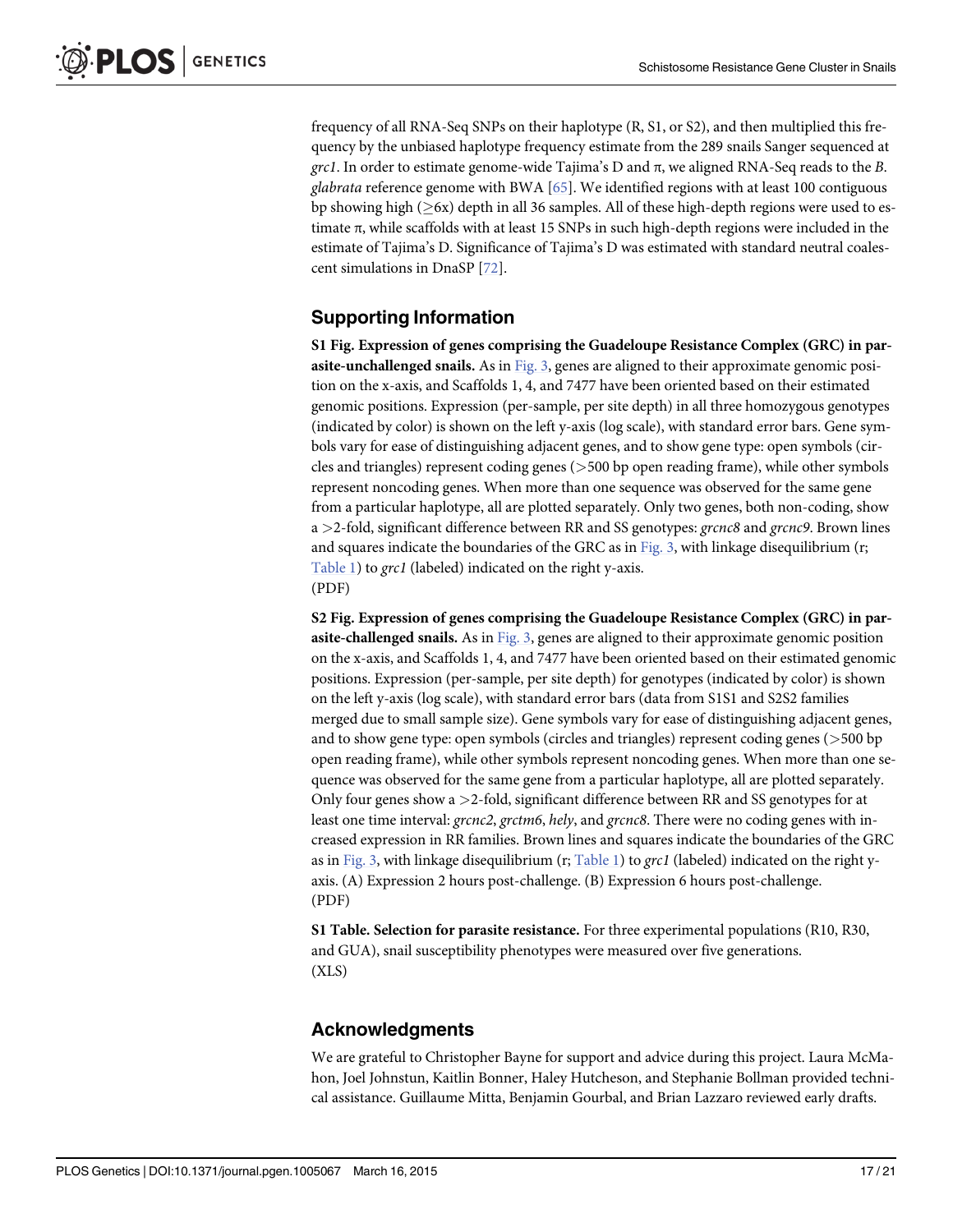<span id="page-18-0"></span>Thanks also to Coen Adema and Pat Minx for advice and for facilitating access to earlier versions of the B. glabrata genome assembly.

#### Author Contributions

Conceived and designed the experiments: MSB AT. Performed the experiments: AR MM JYY. Analyzed the data: JAT. Contributed reagents/materials/analysis tools: MSB AT. Wrote the paper: JAT.

#### References

- [1.](#page-2-0) King CH, Dickman K, Tisch DJ (2005) Reassessment of the cost of chronic helmintic infection: a metaanalysis of disability-related outcomes in endemic schistosomiasis. Lancet 365: 1561–1569. PMID: [15866310](http://www.ncbi.nlm.nih.gov/pubmed/15866310)
- [2.](#page-2-0) Steinmann P, Keiser J, Bos R, Tanner M, Utzinger J (2006) Schistosomiasis and water resources development: systematic review, meta-analysis, and estimates of people at risk. Lancet Infect Dis 6: 411–425. PMID: [16790382](http://www.ncbi.nlm.nih.gov/pubmed/16790382)
- [3.](#page-2-0) King CH (2010) Parasites and poverty: The case of schistosomiasis. Acta Tropica 113: 95–104. doi: [10.1016/j.actatropica.2009.11.012](http://dx.doi.org/10.1016/j.actatropica.2009.11.012) PMID: [19962954](http://www.ncbi.nlm.nih.gov/pubmed/19962954)
- [4.](#page-2-0) King CH (2011) Schistosomiasis: challenges and opportunities. In Institute of Medicine (US) Forum on Microbial Threats. The Causes and Impacts of Neglected Tropical and Zoonotic Diseases: Opportunities for Integrated Intervention Strategies National Academies Press (US), Washington (DC). PMID: [21977543](http://www.ncbi.nlm.nih.gov/pubmed/21977543)
- [5.](#page-2-0) Doenhoff MJ, Hagan P, Cioli D, Southgate V, Pica-Mattoccia L, et al. (2009) Praziquantel: its use in control of schistosomiasis in sub-Saharan Africa and current research needs. Parasitology 136: 1825–1835. doi: [10.1017/S0031182009000493](http://dx.doi.org/10.1017/S0031182009000493) PMID: [19281637](http://www.ncbi.nlm.nih.gov/pubmed/19281637)
- [6.](#page-2-0) Fallon PG, Doenhoff MJ (1994) Drug resistant schistosomiasis: Resistance to praziquantel and oxaminquine induced in Schistosoma mansoni in mice is drug specific. Am J Trop Med Hyg 51: 83–88. PMID: [8059919](http://www.ncbi.nlm.nih.gov/pubmed/8059919)
- [7.](#page-2-0) Melman SD, Steinauer ML, Cunningham C, Kubatko LS, Mwangi IN, et al. (2009) Reduced susceptibility of Kenyan Schistosoma mansoni to praziquantel following repeated exposures: origin, measurement, and likelihood of persistence. PLoS Negl Trop Dis 3: e504. doi: [10.1371/journal.pntd.0000504](http://dx.doi.org/10.1371/journal.pntd.0000504) PMID: [19688043](http://www.ncbi.nlm.nih.gov/pubmed/19688043)
- [8.](#page-2-0) Fenwick A, Webster JP, Bosque-Oliva E, Blair L, Fleming FM, et al. (2009) The Schistosomiasis Control Initiative (SCI): rationale, development and implementation from 2002–2008. Parasitology 136: 1719–1730. doi: [10.1017/S0031182009990400](http://dx.doi.org/10.1017/S0031182009990400) PMID: [19631008](http://www.ncbi.nlm.nih.gov/pubmed/19631008)
- [9.](#page-2-0) Esvelt KM, Smidler AL, Catteruccia F, Church GM (2014) Concerning RNA-guided gene drives for the alteration of wild populations. eLife 3: e03401. doi: [10.7554/eLife.03401](http://dx.doi.org/10.7554/eLife.03401) PMID: [25035423](http://www.ncbi.nlm.nih.gov/pubmed/25035423)
- [10.](#page-2-0) Berriman M, Haas BJ, LoVerde PT, Wilson RA, Dillon GP, et al. (2009) The genome of the blood fluke Schistosoma mansoni. Nature 460: 352–358. doi: [10.1038/nature08160](http://dx.doi.org/10.1038/nature08160) PMID: [19606141](http://www.ncbi.nlm.nih.gov/pubmed/19606141)
- [11.](#page-2-0) Lockyer A, Spinks J, Kane RA, Hoffmann KF, Fitzpatrick JM, et al. (2008) Biomphalaria glabrata transcriptome: cDNA microarray profiling identifies resistant- and susceptible-specific gene expression in haemocytes from snail strains exposed to Schistosoma mansoni. BMC Genomics 9: 634. doi: [10.](http://dx.doi.org/10.1186/1471-2164-9-634) [1186/1471-2164-9-634](http://dx.doi.org/10.1186/1471-2164-9-634) PMID: [19114004](http://www.ncbi.nlm.nih.gov/pubmed/19114004)
- [12.](#page-2-0) Adema CM, Hanington PC, Lun CM, Rosenberg GH, Aragon AD, et al. (2010) Differential transcriptomic responses of Biomphalaria glabrata (Gastropoda, Mollusca) to bacteria and metazoan parasites, Schistosoma mansoni and Echinostoma paraensei (Digenea, Platyhelminthes). Mol Immunol 47: 849–860. doi: [10.1016/j.molimm.2009.10.019](http://dx.doi.org/10.1016/j.molimm.2009.10.019) PMID: [19962194](http://www.ncbi.nlm.nih.gov/pubmed/19962194)
- [13.](#page-2-0) Richards CS, Shade PC (1987) The genetic variation of compatibility in Biomphalaria glabrata and Schistosoma mansoni. J Parasitol 73: 1146–1151. PMID: [3437352](http://www.ncbi.nlm.nih.gov/pubmed/3437352)
- [14.](#page-2-0) Richards CS, Knight M, Lewis FA (1992) Genetics of Biomphalaria glabrata and its effect on the outcome of Schistosoma mansoni infection. Parasitol Today 8: 171–174. PMID: [15463608](http://www.ncbi.nlm.nih.gov/pubmed/15463608)
- [15.](#page-2-0) Webster JP, Woolhouse MEJ (1998) Selection and strain specificity of compatibility between snail intermediate hosts and their parasitic schistosomes. Evolution 52: 1627–1643.
- [16.](#page-2-0) Knight M, Miller AN, Patterson CN, Rowe CG, Michaels G, et al. (1999) The identification of markers segregating with resistance to Schistosoma mansoni infection in the snail Biomphalaria glabrata. Proc Natl Acad Sci USA 96: 1510–1515. PMID: [9990054](http://www.ncbi.nlm.nih.gov/pubmed/9990054)
- [17.](#page-2-0) Webster JP, Gower CM, Blair L (2004) Do hosts and parasites coevolve? Empirical support from the Schistosoma system. Am Nat 164: S33–S51. PMID: [15540140](http://www.ncbi.nlm.nih.gov/pubmed/15540140)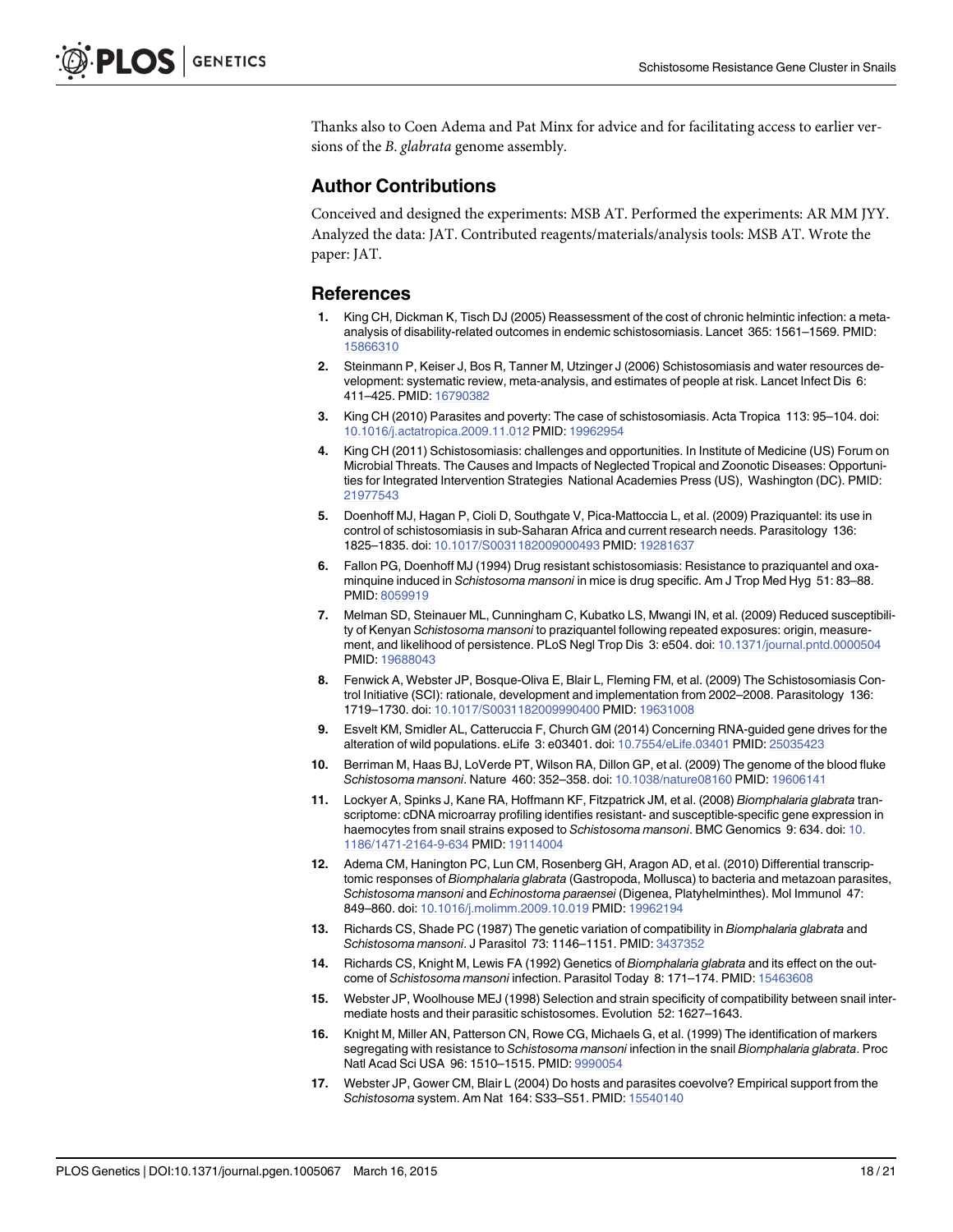- <span id="page-19-0"></span>[18.](#page-2-0) Bayne CJ (2009) Successful parasitism of vector snail Biomphalaria glabrata by the human blood fluke (trematode) Schistosoma mansoni: A 2009 assessment. Mol Biochem Parasitol 165: 8–18. doi: [10.](http://dx.doi.org/10.1016/j.molbiopara.2009.01.005) [1016/j.molbiopara.2009.01.005](http://dx.doi.org/10.1016/j.molbiopara.2009.01.005) PMID: [19393158](http://www.ncbi.nlm.nih.gov/pubmed/19393158)
- 19. Loker ES (2010) Gastropod immunobiology. Adv Exp Med Biol 708: 17–43. PMID: [21528691](http://www.ncbi.nlm.nih.gov/pubmed/21528691)
- [20.](#page-2-0) Mitta G, Adema CM, Gourbal B, Loker ES, Théron A (2012) Compatibility polymorphism in snail/schistosome interactions: From field to theory to molecular mechanisms. Dev Comp Immunol 37: 1–8. doi: [10.1016/j.dci.2011.09.002](http://dx.doi.org/10.1016/j.dci.2011.09.002) PMID: [21945832](http://www.ncbi.nlm.nih.gov/pubmed/21945832)
- [21.](#page-2-0) Waterhouse RM, Kriventseva EV, Meister S, Xi Z, Alvarez KS, et al. (2007) Evolutionary dynamics of immune-related genes and pathways in disease-vector mosquitoes. Science 316: 1738–1743. PMID: [17588928](http://www.ncbi.nlm.nih.gov/pubmed/17588928)
- [22.](#page-2-0) Severson DW, Behura SK (2012) Mosquito genomics: progress and challenges. Annu Rev Entomol 57: 143–166. doi: [10.1146/annurev-ento-120710-100651](http://dx.doi.org/10.1146/annurev-ento-120710-100651) PMID: [21942845](http://www.ncbi.nlm.nih.gov/pubmed/21942845)
- [23.](#page-2-0) Hanington PC, Forys MA, Dragoo JW, Zhang SM, Adema CM, et al. (2010) Role for a somatically diversified lectin in resistance of an invertebrate to parasite infection. Proc Natl Acad Sci USA 107: 21087–21092. doi: [10.1073/pnas.1011242107](http://dx.doi.org/10.1073/pnas.1011242107) PMID: [21084634](http://www.ncbi.nlm.nih.gov/pubmed/21084634)
- [24.](#page-2-0) Hanington PC, Forys MA, Loker ES (2012) A somatically diversified defense factor, FREP3, is a determinant of snail resistance to schistosome infection. PLoS Negl Trop Dis 6: e1591. doi: [10.1371/journal.](http://dx.doi.org/10.1371/journal.pntd.0001591) [pntd.0001591](http://dx.doi.org/10.1371/journal.pntd.0001591) PMID: [22479663](http://www.ncbi.nlm.nih.gov/pubmed/22479663)
- [25.](#page-2-0) Ittiprasert W, Knight M (2012) Reversing the resistance phenotype of the Biomphalaria glabrata snail host Schistosoma mansoni infection by temperature modulation. PLoS Pathog 8: e1002677. doi: [10.](http://dx.doi.org/10.1371/journal.ppat.1002677) [1371/journal.ppat.1002677](http://dx.doi.org/10.1371/journal.ppat.1002677) PMID: [22577362](http://www.ncbi.nlm.nih.gov/pubmed/22577362)
- [26.](#page-2-0) Goodall CP, Bender RC, Brooks JK, Bayne CJ (2006) Biomphalaria glabrata cytosolic copper/zinc superoxide dismutase (SOD1) gene: Association of SOD1 alleles with resistance/susceptibility to Schistosoma mansoni. Mol Biochem Parasitol 147: 207–210. PMID: [16564582](http://www.ncbi.nlm.nih.gov/pubmed/16564582)
- [27.](#page-2-0) Bonner KM, Bayne CJ, Laurson MK, Blouin MS (2012) Effects of Cu/Zn superoxide dismutase (sod1) genotype and genetic background on growth, reproduction and defense in Biomphalaria glabrata. PLoS Negl Trop Dis 6: e1701. doi: [10.1371/journal.pntd.0001701](http://dx.doi.org/10.1371/journal.pntd.0001701) PMID: [22724037](http://www.ncbi.nlm.nih.gov/pubmed/22724037)
- [28.](#page-2-0) Basch PF (1975) An interpretation of snail-trematode infection rates: specificity based on concordance of compatible phenotypes. Int J Parasitol 5: 449–452. PMID: [1140882](http://www.ncbi.nlm.nih.gov/pubmed/1140882)
- 29. Basch PF (1976) Intermediate host specificity in Schistosoma mansoni. Exp Parasitol 39: 159–169.
- 30. Richards CS (1975) Genetic factors in susceptibility of Biomphalaria glabrata for different strains of Schistosoma mansoni. Parasitology 70: 231-241. PMID: [1128925](http://www.ncbi.nlm.nih.gov/pubmed/1128925)
- 31. Webster JP, Woolhouse MEJ (1998) Selection and strain specificity of compatibility between snail intermediate hosts and their parasitic schistosomes. Evolution 52: 1627–1634.
- [32.](#page-2-0) Théron A, Rognon A, Gourbal B, Mitta G (2014) Multi-host parasite infectivity and multi-parasite host susceptibility: a new approach of the Biomphalaria glabrata/Schistosoma mansoni compatibility polymorphism. Infect Genet Evol 26: 80–88. doi: [10.1016/j.meegid.2014.04.025](http://dx.doi.org/10.1016/j.meegid.2014.04.025) PMID: [24837670](http://www.ncbi.nlm.nih.gov/pubmed/24837670)
- [33.](#page-2-0) Théron A, Coustau C, Rognon A, Gourbiere S, Blouin MS (2008) Effects of laboratory culture on com-patibility between snails and schistosomes. Parasitology 135: 1179-1188. doi: [10.1017/](http://dx.doi.org/10.1017/S0031182008004745) [S0031182008004745](http://dx.doi.org/10.1017/S0031182008004745) PMID: [18700994](http://www.ncbi.nlm.nih.gov/pubmed/18700994)
- [34.](#page-2-0) Nuismer SL, Otto SP (2004) Host-parasite interactions and the evolution of ploidy. Proc Natl Acad Sci USA 101: 11036–11039. PMID: [15252199](http://www.ncbi.nlm.nih.gov/pubmed/15252199)
- [35.](#page-4-0) Catchen J, Hohenlohe P, Bassham S, Amores A, Cresko W (2013) Stacks: an analysis tool set for population genomics. Mol Ecol 22: 3124–3140. doi: [10.1111/mec.12354](http://dx.doi.org/10.1111/mec.12354) PMID: [23701397](http://www.ncbi.nlm.nih.gov/pubmed/23701397)
- [36.](#page-8-0) Pahl MC, Askinazi OL, Hamilton C, Cheng I, Cichewicz K, et al. (2013) Signalling via single-pass transmembrane proteins. In: eLS. John Wiley & Sons, Ltd: Chichester.
- [37.](#page-10-0) Adema CM, Luo MZ, Hanelt B, Hertel LA, Marshall JJ, et al. (2006) A bacterial artificial chromosome library for Biomphalaria glabrata, intermediate snail host of Schistosoma mansoni. Mem Inst Oswaldo Cruz 101: 167–177. PMID: [17308766](http://www.ncbi.nlm.nih.gov/pubmed/17308766)
- [38.](#page-11-0) Sawada R, Mitaku S (2011) How are exons encoding transmembrane sequences distributed in the exon-intron structure of genes? Genes Cells 16: 115–21. doi: [10.1111/j.1365-2443.2010.01468.x](http://dx.doi.org/10.1111/j.1365-2443.2010.01468.x) PMID: [21143351](http://www.ncbi.nlm.nih.gov/pubmed/21143351)
- [39.](#page-11-0) Skerra A (2000) Engineered protein scaffolds for molecular recognition. J Mol Recognit 13: 167–187. PMID: [10931555](http://www.ncbi.nlm.nih.gov/pubmed/10931555)
- [40.](#page-11-0) Roger E, Grunau C, Pierce RJ, Hirai H, Gourbal B, et al. (2008) Controlled chaos of polymorphic mucins in a metazoan parasite (Schistosoma mansoni) interacting with its invertebrate host (Biomphalaria glabrata). PLoS Negl Trop Dis 2: e330. doi: [10.1371/journal.pntd.0000330](http://dx.doi.org/10.1371/journal.pntd.0000330) PMID: [19002242](http://www.ncbi.nlm.nih.gov/pubmed/19002242)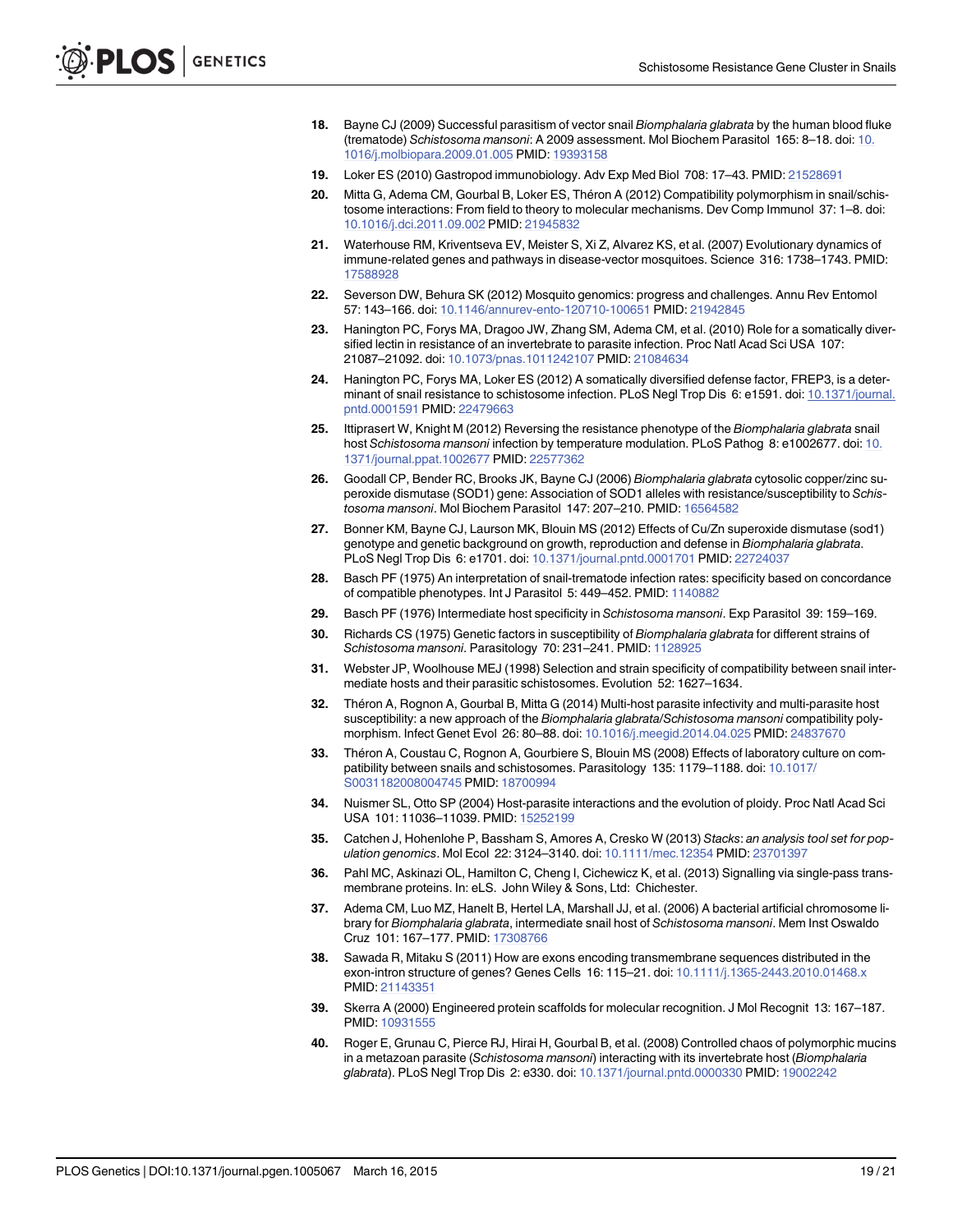- <span id="page-20-0"></span>[41.](#page-11-0) Adema CM, Hertel LA, Miller RD, Loker ES (1997) A family of fibrinogen-related proteins that precipitates parasite-derived molecules is produced by an invertebrate after infection. Proc Natl Acad Sci USA 94: 8691–8696. PMID: [9238039](http://www.ncbi.nlm.nih.gov/pubmed/9238039)
- [42.](#page-11-0) Moné Y, Gourbal B, Duval D, Du Pasquier L, Kieffer-Jaquinod S, et al. (2010) A large repertoire of parasite epitopes matched by a large repertoire of host immune receptors in an invertebrate host/parasite model. PLoS Negl Trop Dis 4: e813. doi: [10.1371/journal.pntd.0000813](http://dx.doi.org/10.1371/journal.pntd.0000813) PMID: [20838648](http://www.ncbi.nlm.nih.gov/pubmed/20838648)
- [43.](#page-12-0) Charlesworth D (2006) Balancing selection and its effects on sequences in nearby genome regions. PLoS Genet 2: e64. PMID: [16683038](http://www.ncbi.nlm.nih.gov/pubmed/16683038)
- [44.](#page-12-0) Nam K, Ellegren H (2012) Recombination drives vertebrate genome contraction. PLoS Genet 8: e1002680. doi: [10.1371/journal.pgen.1002680](http://dx.doi.org/10.1371/journal.pgen.1002680) PMID: [22570634](http://www.ncbi.nlm.nih.gov/pubmed/22570634)
- [45.](#page-12-0) Sire C, Durand P, Pointier JP, Théron A (1999) Genetic diversity and recruitment pattern of Schistosoma mansoni in a Biomphalaria glabrata snail population: a field study using random-amplified polymorphic DNA markers. J Parasitol 85: 436–441. PMID: [10386434](http://www.ncbi.nlm.nih.gov/pubmed/10386434)
- [46.](#page-12-0) Begun DJ, Holloway AK, Stevens K, Hillier LW, Poh YP, et al. (2007) Population genomics: whole-genome analysis of polymorphism and divergence in Drosophila simulans. PLoS Biol 5: e310. PMID: [17988176](http://www.ncbi.nlm.nih.gov/pubmed/17988176)
- [47.](#page-13-0) Meagher S, Potts WK (1997) A microsatellite-based MHC genotyping system for house mice (Mus domesticus). Hereditas 127: 75–82. PMID: [9420473](http://www.ncbi.nlm.nih.gov/pubmed/9420473)
- [48.](#page-13-0) Roux C, Pauwels M, Ruggiero MV, Charlesworth D, Castric V, et al. (2013) Recent and ancient signature of balancing selection around the S-locus in Arabidopsis halleri and A. lyrata. Mol Biol Evol 30: 435–447. doi: [10.1093/molbev/mss246](http://dx.doi.org/10.1093/molbev/mss246) PMID: [23104079](http://www.ncbi.nlm.nih.gov/pubmed/23104079)
- [49.](#page-13-0) Hedrick PW (2002) Pathogen resistance and genetic variation at MHC loci. Evolution 56: 1902–1908. PMID: [12449477](http://www.ncbi.nlm.nih.gov/pubmed/12449477)
- [50.](#page-13-0) Desprès L, Imbert-Establet D. Monnerot M (1993) Molecular characterisation of mitochondrial DNA provides evidence for the recent introduction of Schistosoma mansoni into America. Mol Biochem Parasitol 60: 221–230. PMID: [7694146](http://www.ncbi.nlm.nih.gov/pubmed/7694146)
- [51.](#page-13-0) Blair D, Davis GM, Wu B (2001) Evolutionary relationships between trematodes and snails emphasizing schistosomes and paragonimids. Parasitology 123 Suppl:S229–S243. PMID: [11769286](http://www.ncbi.nlm.nih.gov/pubmed/11769286)
- [52.](#page-13-0) Takahata N, Satta Y, Klein J (1992) Polymorphism and balancing selection at major histocompatibility complex loci. Genetics 130: 925–938. PMID: [1582567](http://www.ncbi.nlm.nih.gov/pubmed/1582567)
- 53. Tennessen JA, Blouin MS (2008) Balancing selection at a frog antimicrobial peptide locus: fluctuating immune effector alleles? Mol Biol Evol 25: 2669–2680. doi: [10.1093/molbev/msn208](http://dx.doi.org/10.1093/molbev/msn208) PMID: [18799711](http://www.ncbi.nlm.nih.gov/pubmed/18799711)
- [54.](#page-13-0) Andrés AM, Hubisz MJ, Indap A, Torgerson DG, Degenhardt JD, et al. (2009) Targets of balancing selection in the human genome. Mol Biol Evol 26: 2755–2764. doi: [10.1093/molbev/msp190](http://dx.doi.org/10.1093/molbev/msp190) PMID: [19713326](http://www.ncbi.nlm.nih.gov/pubmed/19713326)
- [55.](#page-13-0) Riehle MM, Markianos K, Niaré O, Xu J, Li J, et al. (2006) Natural malaria infection in Anopheles gambiae is regulated by a single genomic control region. Science. 312: 577–579. PMID: [16645095](http://www.ncbi.nlm.nih.gov/pubmed/16645095)
- [56.](#page-13-0) Obbard DJ, Callister DM, Jiggins FM, Soares DC, Yan G, et al. (2008) The evolution of TEP1, an excep-tionally polymorphic immunity gene in Anopheles gambiae. BMC Evol Biol. 8: 274. doi: [10.1186/1471-](http://dx.doi.org/10.1186/1471-2148-8-274) [2148-8-274](http://dx.doi.org/10.1186/1471-2148-8-274) PMID: [18840262](http://www.ncbi.nlm.nih.gov/pubmed/18840262)
- [57.](#page-13-0) Rottschaefer SM, Riehle MM, Coulibaly B, Sacko M, Niaré O, et al. (2011) Exceptional diversity, maintenance of polymorphism, and recent directional selection on the APL1 malaria resistance genes of Anopheles gambiae. PLoS Biol. 9: e1000600. doi: [10.1371/journal.pbio.1000600](http://dx.doi.org/10.1371/journal.pbio.1000600) PMID: [21408087](http://www.ncbi.nlm.nih.gov/pubmed/21408087)
- [58.](#page-13-0) Hulbert SH, Webb CA, Smith SM, Sun Q (2001) Resistance gene complexes: evolution and utilization. Annu Rev Phytopathol 39: 285-312. PMID: [11701867](http://www.ncbi.nlm.nih.gov/pubmed/11701867)
- [59.](#page-13-0) Trowsdale J, Powis SH (1992) The MHC: relationship between linkage and function. Curr Opin Genet Dev 2: 492–497. PMID: [1504627](http://www.ncbi.nlm.nih.gov/pubmed/1504627)
- [60.](#page-13-0) Marrelli MT, Li C, Rasgon JL, Jacobs-Lorena M (2007) Transgenic malaria-resistant mosquitoes have a fitness advantage when feeding on Plasmodium-infected blood. Proc Natl Acad Sci USA 104: 5580– 5583. PMID: [17372227](http://www.ncbi.nlm.nih.gov/pubmed/17372227)
- [61.](#page-13-0) Wise de Valdez MR, Nimmo D, Betz J, Gong HF, James AA, et al. (2011) Genetic elimination of dengue vector mosquitoes. Proc Natl Acad Sci USA 108: 4772–4775. doi: [10.1073/pnas.1019295108](http://dx.doi.org/10.1073/pnas.1019295108) PMID: [21383140](http://www.ncbi.nlm.nih.gov/pubmed/21383140)
- [62.](#page-13-0) Baeza Garcia A, Pierce RJ, Gourbal B, Werkmeister E, Colinet D, et al. (2010) Involvement of the cytokine MIF in the snail host immune response to the parasite Schistosoma mansoni. PLoS Pathog 6: e1001115. doi: [10.1371/journal.ppat.1001115](http://dx.doi.org/10.1371/journal.ppat.1001115) PMID: [20886098](http://www.ncbi.nlm.nih.gov/pubmed/20886098)